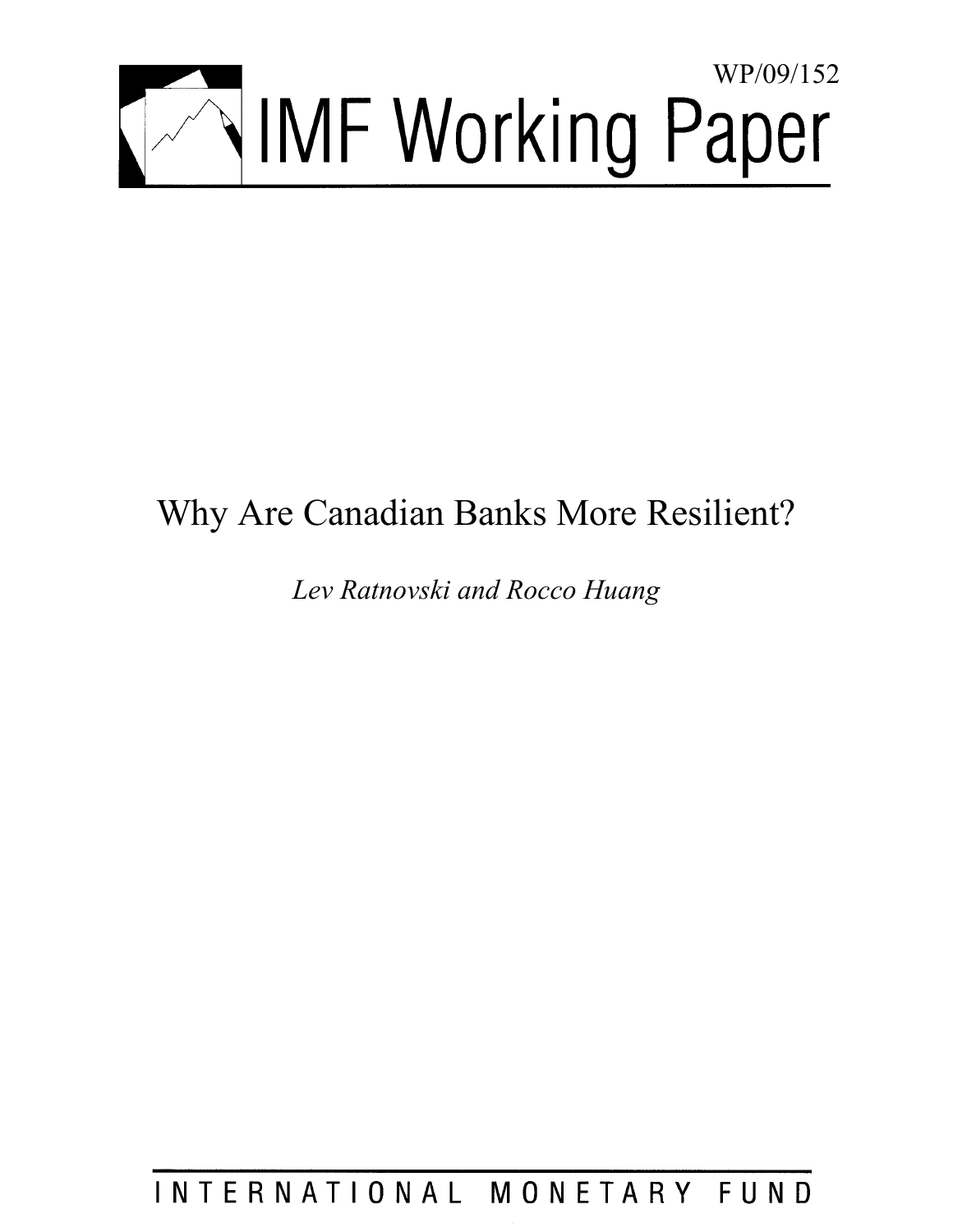# **IMF Working Paper**

#### Western Hemisphere Department

# **Why Are Canadian Banks More Resilient?** <sup>1</sup>

# **Prepared by Lev Ratnovski and Rocco Huang** <sup>2</sup>

Authorized for distribution by Charles Kramer

July 2009

**Abstract**

**This Working Paper should not be reported as representing the views of the IMF.** The views expressed in this Working Paper are those of the author(s) and do not necessarily represent those of the IMF or IMF policy. Working Papers describe research in progress by the author(s) and are published to elicit comments and to further debate.

This paper explores factors behind Canadian banks' relative resilience in the credit turmoil. We identify two main causes: a higher share of depository funding (vs. wholesale funding) in liabilities, and a number of regulatory and structural factors in the Canadian market that reduced banks' incentives to take excessive risks. The robust predictive power of the depository funding ratio is confirmed in a multivariate analysis of the performance of 72 largest commercial banks in OECD countries during the turmoil.

JEL Classification Numbers: G21, G28

 $\overline{a}$ 

Keywords: Banking Crisis, Financial Stability, Early Warning System, Canada Authors' E-Mail Addresses: lratnovski@imf.org and rocco.huang@phil.frb.org

<sup>&</sup>lt;sup>1</sup> The paper is an extended version of the Chapter 1 of the Special Issues paper (IMF, 2009A) prepared as background for the 2009 Article IV consultation with Canada. We thank Martin Cihak, Stijn Claessens, Rupa Duttagupta, Marcello Estevao, John Kiff, Charles Kramer, Graydon Paulin, Kevin Ross, and Kevin Wright for very helpful comments.

 $2^2$  Mr Huang is with the Federal Reserve Bank of Philadelphia. The views expressed in the paper do not necessarily represent those of the Federal Reserve Bank of Philadelphia or the Federal Reserve System.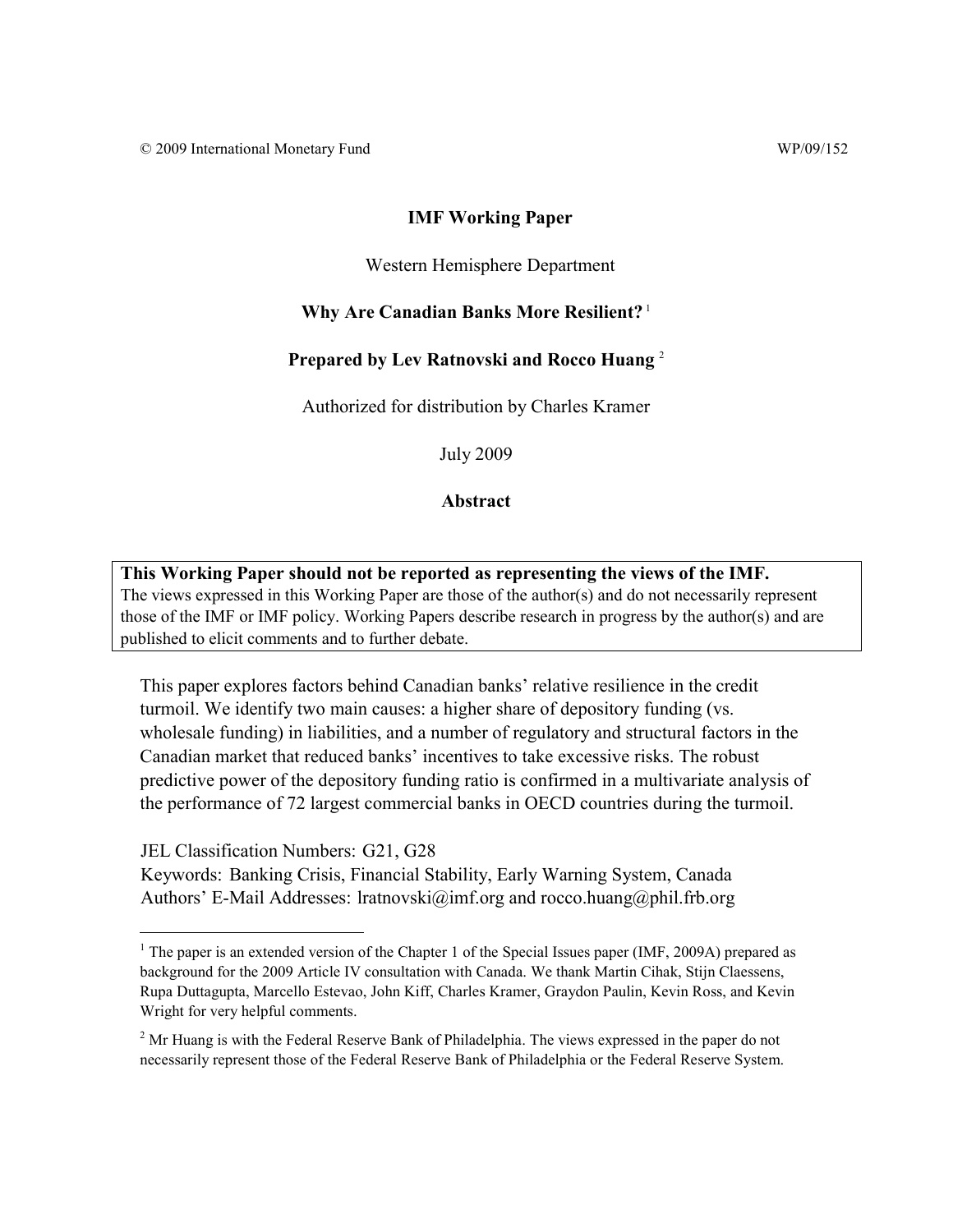| Contents                       | Page |
|--------------------------------|------|
|                                |      |
| Eundamentals of Canadian Danks |      |

 $\bar{\rm I}.$ 

Page

| $\Pi$ .                  |              |    |
|--------------------------|--------------|----|
|                          | $\mathsf{A}$ |    |
|                          | В.           |    |
|                          | C.           |    |
|                          | D.           |    |
|                          | Е.           |    |
|                          | $F_{\tau}$   |    |
| III.                     |              |    |
|                          | $A_{-}$      |    |
|                          | B.           |    |
|                          | $C_{\cdot}$  |    |
| $\overline{\text{IV}}$ . |              |    |
|                          |              |    |
| Tables                   |              |    |
| $1_{\cdot}$              |              | .6 |

| 5. The Determinants of Bank Performance during the Financial Turmoil 14 |  |
|-------------------------------------------------------------------------|--|
|                                                                         |  |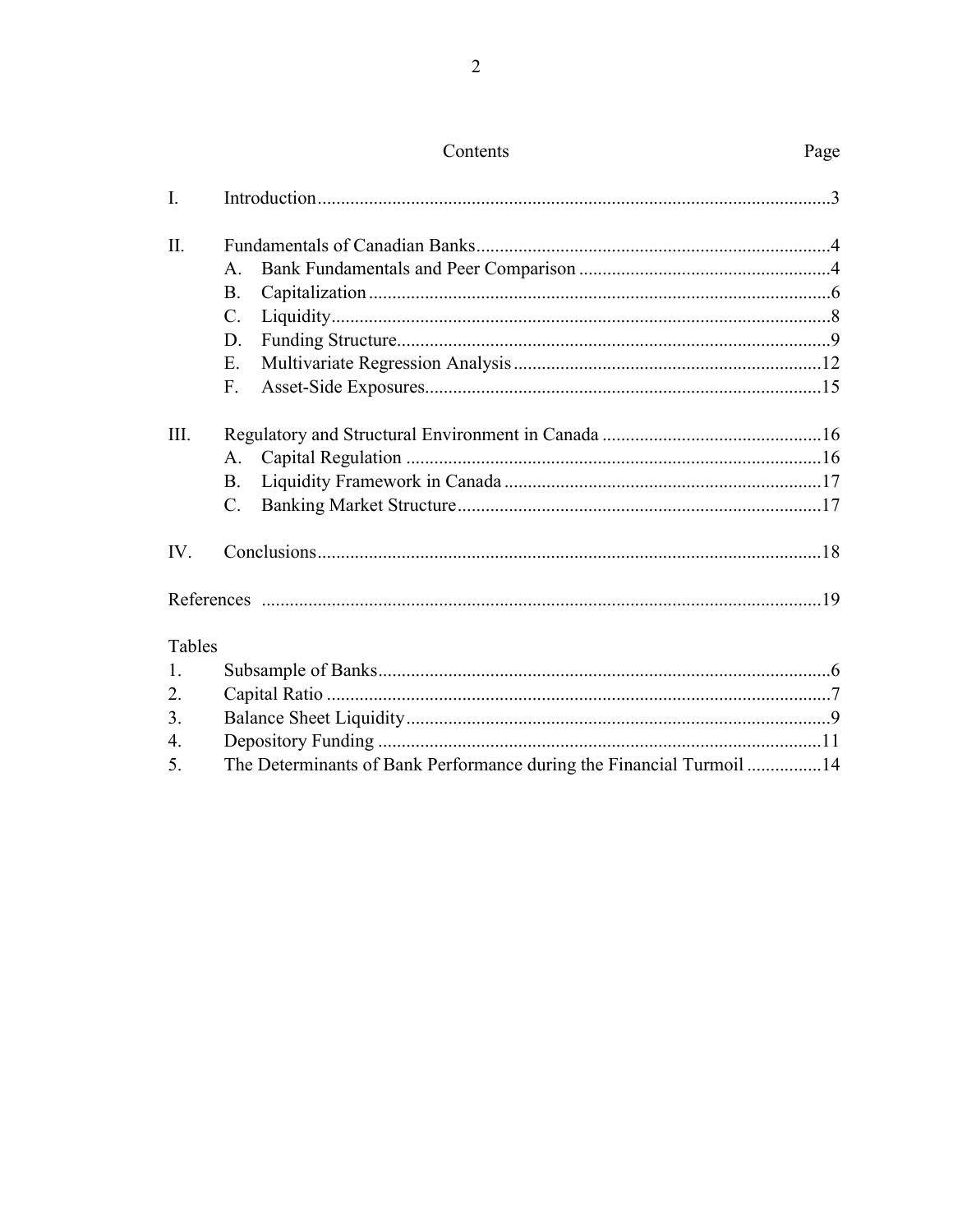#### **I. INTRODUCTION**

The credit turmoil that started in 2007 and intensified in 2008 imposed significant strains on banks around the world. As the major disruptions took place in markets for complex assets and wholesale funding, many countries with sophisticated financial systems (such as most OECD members) were particularly exposed. The impacts of the turmoil extended well beyond the financial sector. Countries with severe banking sector problems experienced spillovers to the real sector from a credit crunch, fiscal shortfalls due to reduced tax bases, and sometimes balance of payment problems associated with capital outflows. The linkages between the financial sector and the real economy created oftensignificant feedback loops (Bayoumi and Melander, 2008).



Sources: BIS, Haver Analytics

The impact of the credit turmoil on Canada appeared serious but clearly mild in comparison with a number of other OECD countries. Funding conditions of Canadian banks deteriorated and their profitability declined, but not as severely as elsewhere. Public bank recapitalizations were not needed, and government guarantees on bank funding (put in place for precautionary reasons) were not drawn upon. This resilience may appear somewhat surprising given the

high exposure of the Canadian economy to the U.S. economy, and highlights the fundamental strengths of Canadian banks.

The aim of this paper is to understand the key sources of Canada's resilience to the ongoing turmoil. This task has important policy implications. First, it would allow an assessment of the risks to Canadian banks going forward. Second, understanding the sources of resilience would be useful for countries that may seek to learn from Canada's experience.

The paper consists of two parts. The first part (Section 2) analyzes **pre-crisis fundamentals** of Canadian banks and compares them to those of their OECD peers. We track the impact of three structural balance sheet fundamentals—capital, liquidity, and deposit ratios—on banks' future performance during the crisis, captured by a number of objective and subjective measures, e.g. equity price decline and the need for significant government assistance.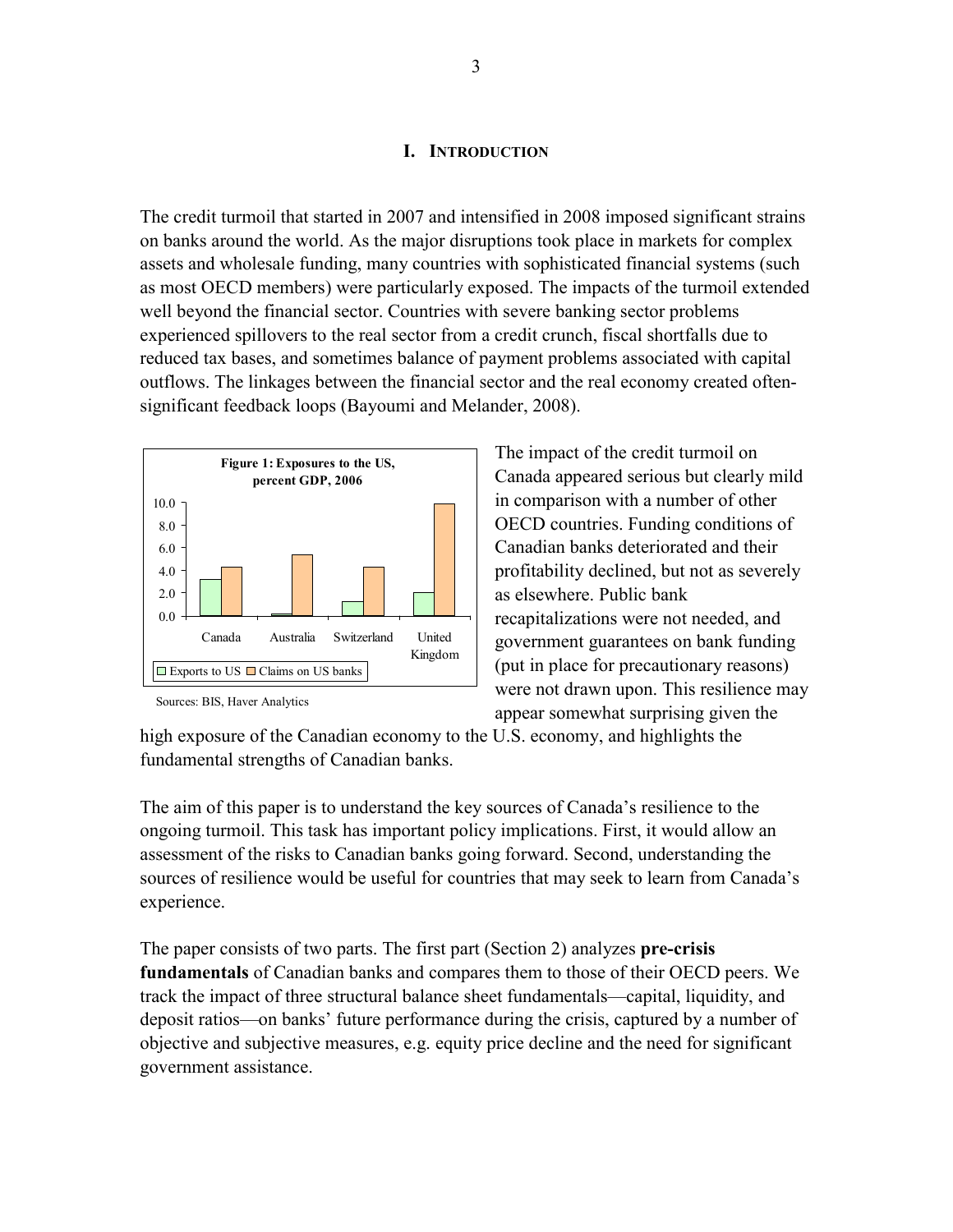Reviewing the data, we note that the pre-crisis capital and liquidity ratios of Canadian banks were not exceptionally strong relative to their peers in other OECD countries. However, Canadian banks clearly stood out in terms of *funding structure*: they relied much less on wholesale funding, and much more on depository funding, much of which came from retail sources such as households. We posit that the funding structure of Canadian banks was the key determinant of their resilience during the turmoil.

Multivariate regression analysis confirms our initial hypotheses. Based on a sample of all large commercial banks in OECD countries, we find that funding structure was the most robust predictor of bank performance during the turmoil – banks with more depository funding experienced smaller equity price declines and a lower probability of government assistance due to financial distress. Although bank capital ratio taken by itself was not a robust predictor of resilience, a more specific dummy variable capturing critically low (under 4 percent) capital was a significant predictor of sharp equity declines and probability of government assistance. Low balance sheet liquidity did well in predicting extreme stress.

The second part of this paper (Section 3) reviews **regulatory and structural factors** that may have reduced Canadian banks' incentives to take risks and contributed to their relative resilience during the turmoil. We identify a number of them: stringent capital regulation with higher-than-Basel minimal requirements, limited involvement of Canadian banks in foreign and wholesale activities, valuable franchises, and a conservative mortgage product market.

# **II. FUNDAMENTALS OF CANADIAN BANKS**

# **A. Bank Fundamentals and Peer Comparison**

This section analyzes the pre-crisis balance sheet structures of Canadian banks, compares them with commercial banks in other OECD countries, and assesses which fundamentals have contributed to the resilience of Canadian banks during the ongoing turmoil. For the exercise, we use BankScope data for end-2006 to capture conditions prior to the start of the crisis in mid-2007. We focus on three measures:

- **Capital ratios**: Better-capitalized banks are able to sustain higher losses without becoming insolvent, and can maintain access to funding in the midst of market uncertainty about their asset values.
- **Balance sheet liquidity**: A buffer of liquid assets allows banks to cover transitory cash-flow shortfalls during idiosyncratic or market-wide funding disruptions.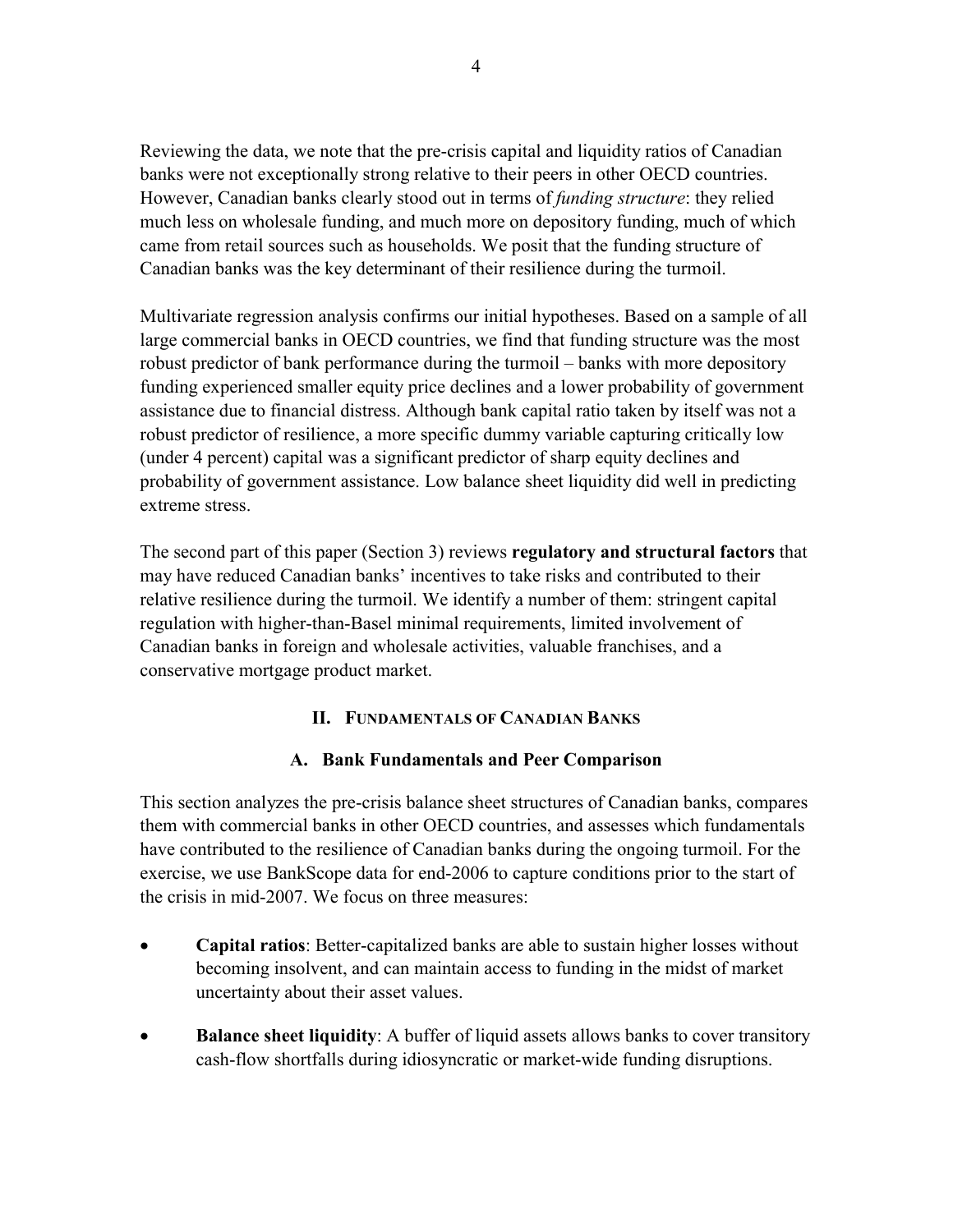**Funding structure**: Retail deposits are the most 'sticky' source of bank funding since they are covered by deposit insurance (Feldman and Schmidt, 2001). Interbank depositors are relatively informed and less likely to withdraw from fundamentally sound banks (Rochet and Tirole, 1996). By contrast, money market wholesale funding is often uninformed and may 'run' based on mild negative news or rumors (Huang and Ratnovski, 2008).

We assess the impact of these ex-ante fundamentals on bank performance during the crisis. We use three objective and subjective measures of performance.

The first is the equity price decline from January 2007 to January 2009, which is an all-in summary measure of value destruction during the turmoil, resulting from credit losses, writedown on securities, and dilution from new equity issuances including government capital injections. In our context, equity price decline is more appropriate a performance measure than distance-to-default or Z-scores used in for example Cihak and Hesse (2007), because banks' ex-post actions of delivering, recapitalization, and risk reduction all can increase distance-to-default or increase z-scores, covering up mass value destruction during the crisis.

The second (pair) of measures are two dummy variables identifying whether that decline was greater than the median (70 percent) or extraordinarily large (85 to 100 percent), respectively.

The third measure of performance is a dummy capturing the degree of government intervention that a bank required during the turmoil: whether it was used to avoid extreme stress or to address a less dire weakness.

The three measures of performance are complementary, reducing arbitrariness of the choices of measures and increasing robustness of the results. Measures based on equity prices are quantitatively objective, yet equity prices themselves can be distorted by mispricing or the effects of government intervention. The measure based on the degree of government intervention is partly judgmental, but represents an intuitive classification of the degree of banks' stress.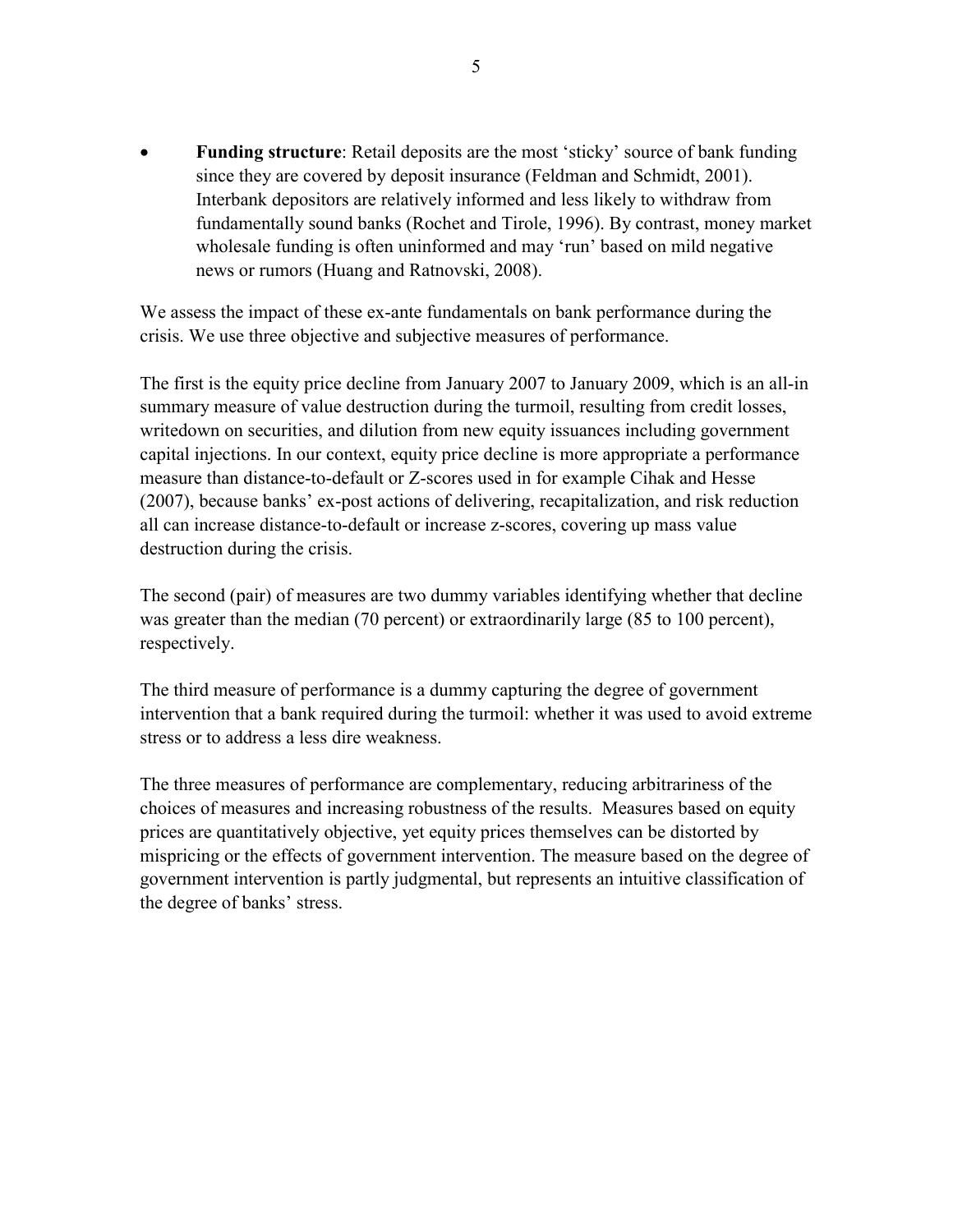|  | Table 1. Subsample of banks |  |  |
|--|-----------------------------|--|--|
|--|-----------------------------|--|--|

| Australia and New Zealand Banking Group        | <b>AUSTRALIA</b>      |
|------------------------------------------------|-----------------------|
| Commonwealth Bank of Australia                 | <b>AUSTRALIA</b>      |
| <b>National Australia Bank</b>                 | <b>AUSTRALIA</b>      |
| <b>Westpac Banking Corporation</b>             | <b>AUSTRALIA</b>      |
| <b>Bank of Nova Scotia (The) - SCOTIABANK</b>  | <b>CANADA</b>         |
| Banque de Montreal-Bank of Montreal            | <b>CANADA</b>         |
| <b>Canadian Imperial Bank of Commerce CIBC</b> | <b>CANADA</b>         |
| Royal Bank of Canada RBC                       | <b>CANADA</b>         |
| <b>Toronto Dominion Bank</b>                   | <b>CANADA</b>         |
| Credit Suisse Group                            | <b>SWITZERLAND</b>    |
| <b>UBS AG</b>                                  | <b>SWITZERLAND</b>    |
| <b>Barclays Plc</b>                            | <b>UNITED KINGDOM</b> |
| <b>HBOS PIC</b>                                | <b>UNITED KINGDOM</b> |
| <b>HSBC Holdings Plc</b>                       | <b>UNITED KINGDOM</b> |
| <b>Lloyds TSB Group Plc</b>                    | <b>UNITED KINGDOM</b> |
| Northern Rock Plc                              | <b>UNITED KINGDOM</b> |
| Royal Bank of Scotland Group Plc (The)         | <b>UNITED KINGDOM</b> |
| <b>Bank of America Corporation</b>             | <b>USA</b>            |
| <b>Capital One Financial Corporation</b>       | <b>USA</b>            |
| Citigroup Inc                                  | <b>USA</b>            |
| JP Morgan Chase & Co.                          | <b>USA</b>            |
| Wachovia Corporation                           | <b>USA</b>            |
| <b>Washington Mutual Inc.</b>                  | <b>USA</b>            |
| Wells Fargo & Company                          | <b>USA</b>            |

We analyze fundamentals and performance of Canadian banks against a sample of major commercial banks in other OECD countries. In total we have 72 banks with assets exceeding 100 billion euro as of end-2006.

In Table 1 we highlight a subsample of major banks from the United States, United Kingdom, Australia, and Switzerland. United States is the most important trade and financial partner of Canada and has been at the center of the turmoil. United Kingdom and Switzerland are major

international financial centers affected by the turmoil. The structures of the Australian economy and banking sector are similar to those of Canada: both are industrialized country with a large extracting industry and a relatively small number of large banks. We track the performance of these banks closely in further analysis.

#### **B. Capitalization**

We first consider bank capital ratios prior to the crisis. We measure capitalization as a ratio of total equity over total assets. This leverage-based measure has a number of shortcomings stemming from its simplicity: it is not risk-weighted and does not consider off-balance sheet exposures. However, it is well comparable across countries.

We find that this simple measure of capitalization turns out to be a good predictor of bank performance during the turmoil, particularly by identifying vulnerabilities stemming from critically low bank capital (Table 2). Of the twelve banks with the lowest capital ratio at the end of 2006, six have lost more that 85 percent of equity value and four others between 70 and 85 percent of equity value. Similarly, for the same twelve banks, five required a significant government intervention due to extreme stress, and five more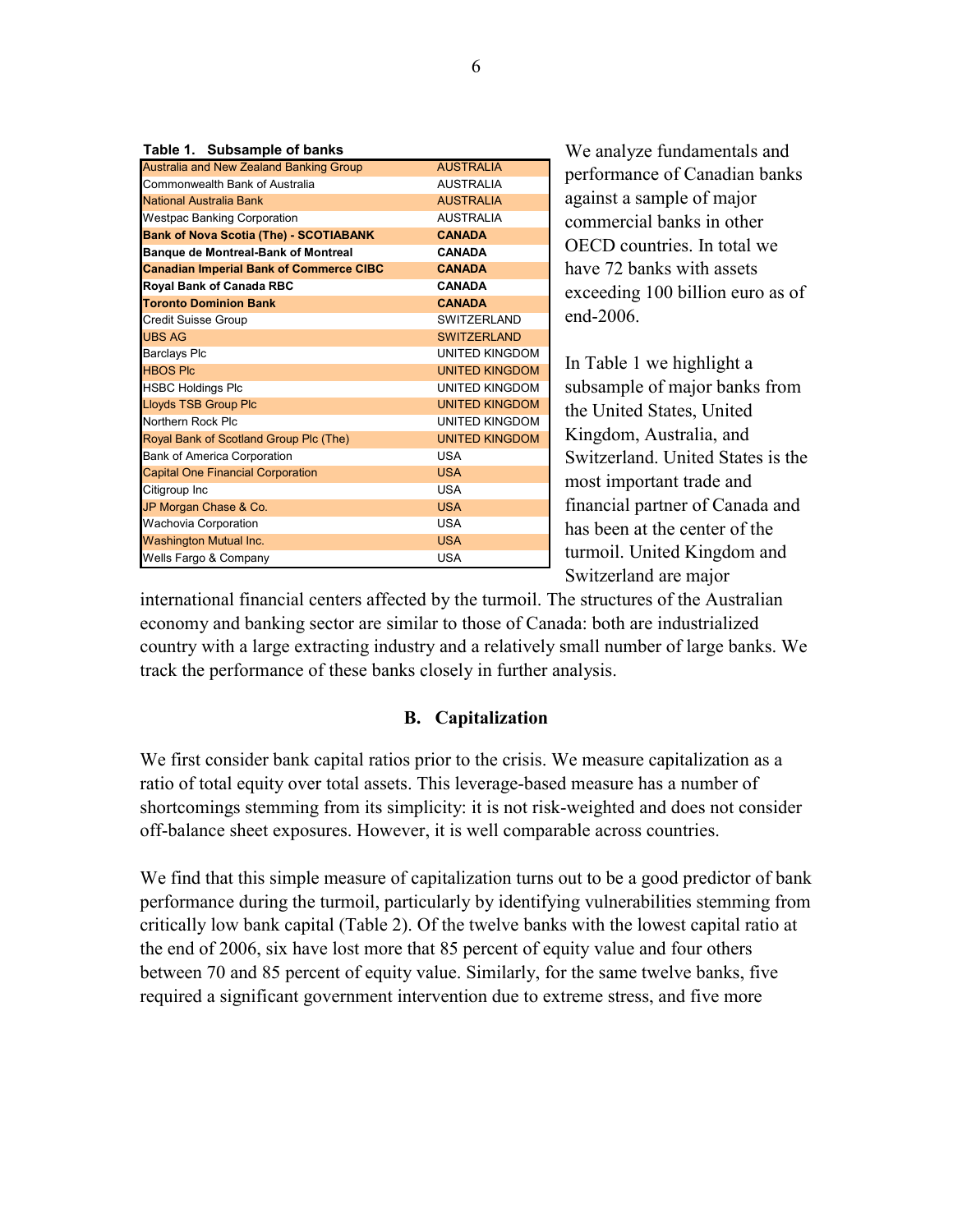#### **Table 2. Capital Ratios**

| <b>Bank</b>                                | Country                                                                                                                                                                                    | Capital*               | Value decline | Intervention                           |  |  |  |  |  |
|--------------------------------------------|--------------------------------------------------------------------------------------------------------------------------------------------------------------------------------------------|------------------------|---------------|----------------------------------------|--|--|--|--|--|
|                                            |                                                                                                                                                                                            | Twelve most vulnerable |               |                                        |  |  |  |  |  |
| 1 Hypo Real Estate Holding AG              | <b>GERMANY</b>                                                                                                                                                                             | 2.1                    | 97            | Asset guarantees and public loans      |  |  |  |  |  |
| 2 Deutsche Bank AG                         | <b>GERMANY</b>                                                                                                                                                                             | 2.1                    | 81            |                                        |  |  |  |  |  |
| 3 UBS AG                                   | SWITZERLAND                                                                                                                                                                                | 2.3                    | 79            | Capital injection                      |  |  |  |  |  |
| 4 Commerzbank AG                           | <b>GERMANY</b>                                                                                                                                                                             | 2.5                    | 89            | <b>Capital injection</b>               |  |  |  |  |  |
| 5 ABN Amro Holding NV                      | <b>NETHERLANDS</b>                                                                                                                                                                         | 2.6                    | <b>NA</b>     | Nationalized (carved out from Fortis)  |  |  |  |  |  |
| 6 Barclays Plc                             | UNITED KINGDOM                                                                                                                                                                             | 2.7                    | 85            |                                        |  |  |  |  |  |
| 7 Fortis                                   | <b>BELGIUM</b>                                                                                                                                                                             | 2.8                    | 94            | Broken up, part nationalized           |  |  |  |  |  |
| 8 Dresdner Bank AG                         | <b>GERMANY</b>                                                                                                                                                                             | 3.0                    | <b>NA</b>     | Capital injection                      |  |  |  |  |  |
| 9 Northern Rock Plc                        |                                                                                                                                                                                            | 3.2                    | 100           | <b>Nationalized</b>                    |  |  |  |  |  |
| 10 Dexia                                   | <b>BELGIUM</b>                                                                                                                                                                             | 3.3                    | 89            | <b>Nationalized</b>                    |  |  |  |  |  |
| 11 ING Groep NV                            | <b>NETHERLANDS</b>                                                                                                                                                                         | 3.3                    | 81            | Recapitalized, asset guarantees        |  |  |  |  |  |
| 12 Lloyds TSB Group Plc                    |                                                                                                                                                                                            | 3.3                    | 78            | <b>Capital injection</b>               |  |  |  |  |  |
|                                            |                                                                                                                                                                                            |                        |               |                                        |  |  |  |  |  |
| 16 HBOS Plc                                |                                                                                                                                                                                            | 3.6                    | 100           | Recapitalized (part of Lloyds)         |  |  |  |  |  |
| 20 Canadian Imperial Bank of Commerce      | <b>CANADA</b>                                                                                                                                                                              | 4.1                    | 54            |                                        |  |  |  |  |  |
| 21 Royal Bank of Canada RBC                | <b>CANADA</b>                                                                                                                                                                              | 4.3                    | 44            |                                        |  |  |  |  |  |
| 26 Credit Suisse Group                     | SWITZERLAND                                                                                                                                                                                | 4.7                    | 66            |                                        |  |  |  |  |  |
| 28 Banque de Montreal-Bank of Montreal     | <b>CANADA</b>                                                                                                                                                                              | 4.8                    | 53            |                                        |  |  |  |  |  |
| 29 Bank of Nova Scotia (The) -             | <b>CANADA</b>                                                                                                                                                                              | 4.9                    | 42            |                                        |  |  |  |  |  |
| 35 Royal Bank of Scotland Group Plc (The)  |                                                                                                                                                                                            | 5.2                    | 96            | Capital injection, asset guarantees    |  |  |  |  |  |
| 36 Westpac Banking Corporation             | <b>AUSTRALIA</b>                                                                                                                                                                           | 5.3                    | 38            |                                        |  |  |  |  |  |
| 40 Commonwealth Bank of Australia          | <b>AUSTRALIA</b>                                                                                                                                                                           | 5.7                    | 46            |                                        |  |  |  |  |  |
| 41 National Australia Bank                 | <b>AUSTRALIA</b>                                                                                                                                                                           | 5.7                    | 53            |                                        |  |  |  |  |  |
| <b>42 Toronto Dominion Bank</b>            | <b>CANADA</b>                                                                                                                                                                              | 5.7                    | 43            |                                        |  |  |  |  |  |
| 44 Australia and New Zealand Banking Group | <b>AUSTRALIA</b>                                                                                                                                                                           | 5.9                    | 54            |                                        |  |  |  |  |  |
| 50 Citigroup Inc                           | <b>USA</b>                                                                                                                                                                                 | 6.4                    | 94            | Recapitalized, asset guarantees        |  |  |  |  |  |
| 55 HSBC Holdings Plc                       |                                                                                                                                                                                            | 6.6                    | 41            |                                        |  |  |  |  |  |
| 61 Washington Mutual Inc.                  | <b>USA</b>                                                                                                                                                                                 | 8.5                    | 100           | Failed, taken over by FDIC             |  |  |  |  |  |
| 62 JP Morgan Chase & Co.                   | <b>USA</b>                                                                                                                                                                                 | 8.6                    | 50            |                                        |  |  |  |  |  |
| 63 Bank of America Corporation             | <b>USA</b>                                                                                                                                                                                 | 9.3                    | 87            | Capital injection, asset guarantees    |  |  |  |  |  |
| 64 Wells Fargo & Company                   | <b>USA</b>                                                                                                                                                                                 | 9.5                    | 47            |                                        |  |  |  |  |  |
| 68 Wachovia Corporation                    | <b>USA</b>                                                                                                                                                                                 | 10.3                   | 100           | <b>Failed, acquired by Wells Fargo</b> |  |  |  |  |  |
| 72 Capital One Financial Corporation       | <b>USA</b>                                                                                                                                                                                 | 16.9                   | 80            |                                        |  |  |  |  |  |
|                                            |                                                                                                                                                                                            |                        |               |                                        |  |  |  |  |  |
| *                                          | UNITED KINGDOM<br>UNITED KINGDOM<br><b>Rest of the sample</b><br>UNITED KINGDOM<br>UNITED KINGDOM<br>UNITED KINGDOM<br>>85%<br>Equity over total assets, end-2006<br>Due to extreme stress |                        |               |                                        |  |  |  |  |  |

Source: BankScope and staff calculations **Due to other weakness** but to the property of the state of the property of the state of the property of the state of the state of the state of the state of the state of the state o

due to other weakness. All of the twelve banks were affected by the turmoil either by stock return or by government intervention measures.

Capital ratios of Canadian banks were generally in the third (from the highest) quartile of the sample: below average, not particularly strong, but high enough to avoid insolvency problems on minor losses.

Interestingly, a high level of capital by itself did not make banks immune during the turmoil. A number of large banks appeared highly capitalized before the crisis, but quickly exhausted capital buffers as a result of significant exposure to troubled assets or questionable acquisitions.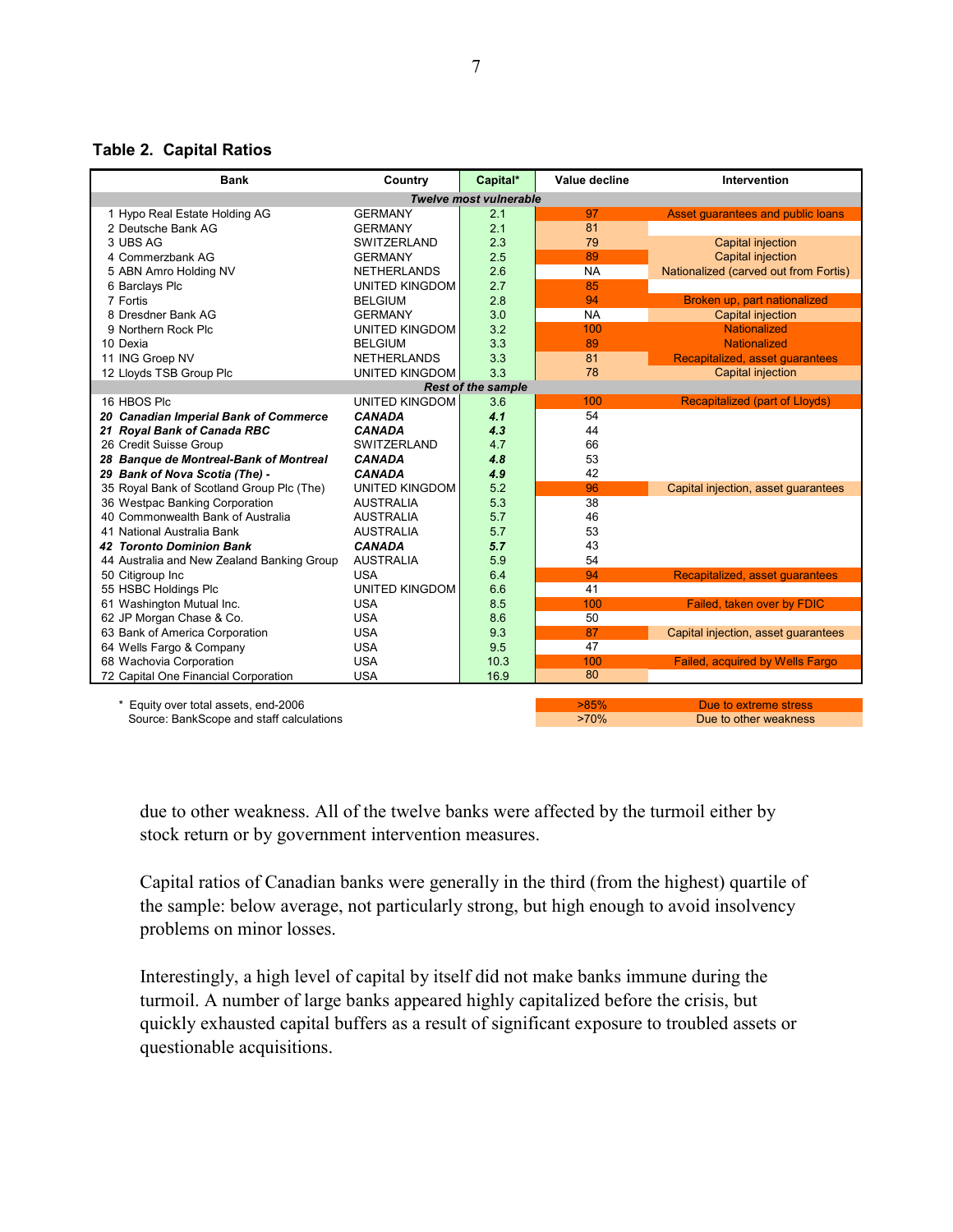# **C. Liquidity**

We now turn to bank liquidity. We measure balance sheet liquidity as the ratio of liquid assets over total debt liabilities. We use the BankScope measure of liquid assets, which includes cash, government bonds, short-term claims on other banks (including certificates of deposit), and where appropriate the trading portfolio. BankScope harmonizes data from different jurisdictions to arrive at a globally comparable indicator. Data for bank liquidity is shown in Table 3.

Note that a large number of U.S. banks have very scarce balance sheet liquidity. The key reason is that those banks, in their risk-management, treated mortgage-backed securities and municipal bond as liquid, and reduced holdings of other more reliably liquid assets such as government securities. Our liquidity measure does not incorporate holdings of such private and quasi-private securities. With hindsight, it is fair to say that this narrow definition is a more accurate measure of liquidity during crisis.

It is also interesting to observe that the amount of balance sheet liquidity seems to depend on the bank's business model. For example, banks active in asset and wealth management (notably the two Swiss banks) are on average more liquid as they hold larger marketable portfolios for capital market operations.

Canadian banks had good balance sheet liquidity at the onset of the turmoil: above average, being in the second quartile (from the highest) of the OECD sample. This has likely contributed to their resilience.

Australian banks were notable in their consistently low liquidity levels; all are in the bottom quartile of the OECD sample. Indeed, low balance sheet liquidity was identified as a major source of vulnerability by the Financial System Stability Assessment of Australia (IMF, 2006).

Yet overall, balance sheet liquidity was a weaker predictor of resilience to the turmoil than the capital ratio. Although low liquidity was a clear handicap (of twelve least liquid banks, eight had equity price declines of more than 70 percent, and four required a significant government intervention), a large number of banks from different countries (U.S., UK, Switzerland) experienced significant distress despite being relatively liquid. Another way to think about the resilience effects of balance sheet liquidity is to recognize that it can provide only temporary relief from funding pressures. During a protracted turmoil, more fundamental determinants of resilience—such as capital or funding structure—should play a bigger role.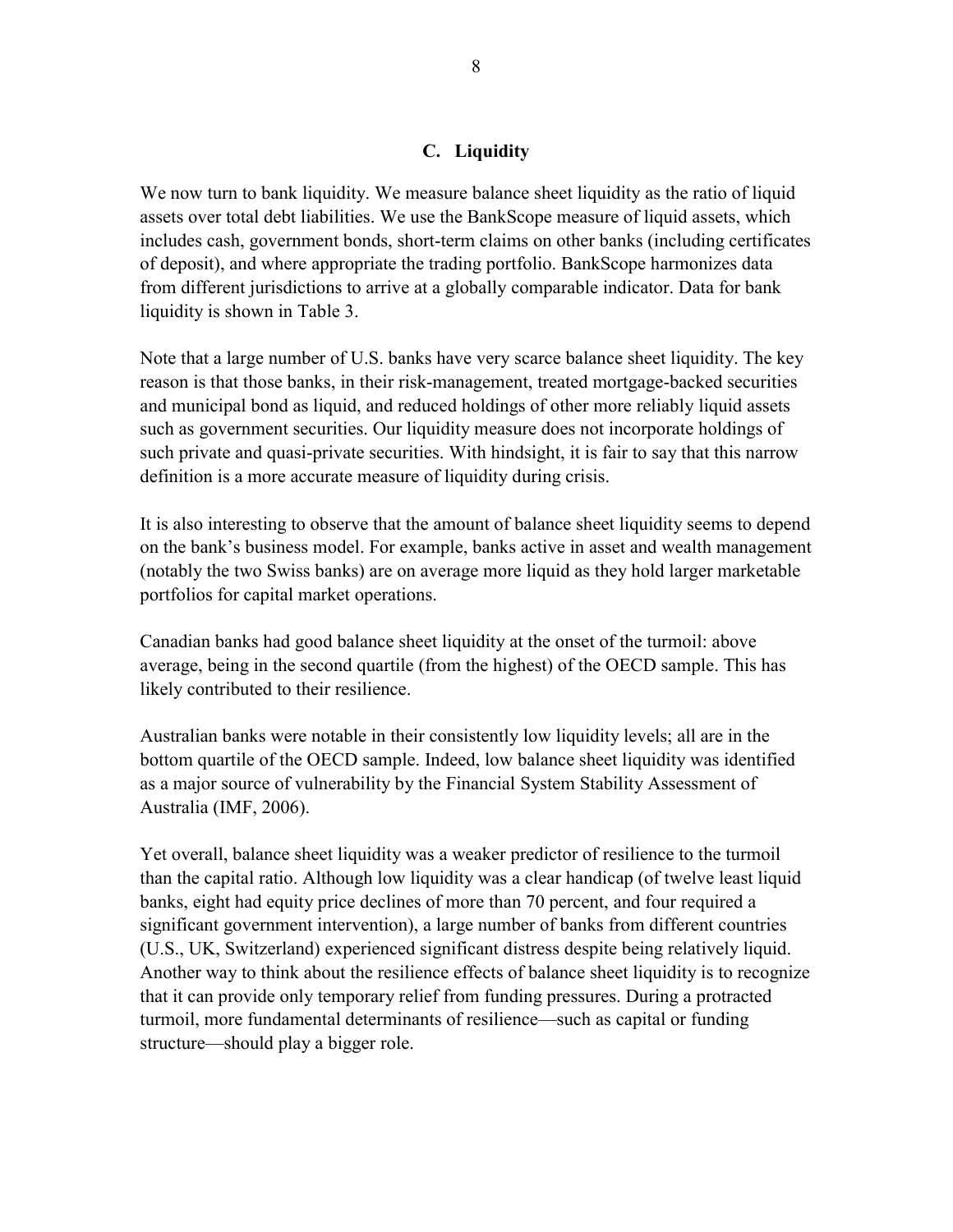**Table 3. Balance Sheet Liquidity**

| <b>Bank</b>                                | Country            | Liquidity*                    | Value decline | Intervention                             |
|--------------------------------------------|--------------------|-------------------------------|---------------|------------------------------------------|
|                                            |                    | <b>Twelve most vulnerable</b> |               |                                          |
| 1 Capital One Financial Corporation        | <b>USA</b>         | 3.7                           | 80            |                                          |
| 2 National City Corporation                | <b>USA</b>         | 4.0                           | 100           | <b>Acquired by PNC Bank</b>              |
| 3 Citizens Financial Group Inc.            | <b>USA</b>         | 4.3                           | <b>NA</b>     | NA (owned by RBS)                        |
| 4 SunTrust Banks, Inc.                     | <b>USA</b>         | 4.3                           | 85            |                                          |
| 5 US Bancorp                               | <b>USA</b>         | 4.4                           | 58            |                                          |
| 6 Washington Mutual Inc.                   | <b>USA</b>         | 4.8                           | 100           | Failed, taken over by FDIC               |
| 7 Regions Financial Corporation            | <b>USA</b>         | 5.0                           | 90            |                                          |
| 8 Nomura Holdings Inc                      | <b>JAPAN</b>       | 5.6                           | 76            |                                          |
| 9 Wells Fargo & Company                    | <b>USA</b>         | 6.0                           | 47            |                                          |
| 10 Northern Rock Plc                       | UNITED KINGDOM     | 6.7                           | 100           | <b>Nationalized</b>                      |
| 11 Kookmin Bank                            | KOREA REP. OF      | 7.8                           | 56            |                                          |
| 12 Bank of Ireland                         | <b>IRELAND</b>     | 8.4                           | 96            | Capital injection, liabilities guarantee |
|                                            |                    | <b>Rest of the sample</b>     |               |                                          |
| 13 Commonwealth Bank of Australia          | <b>AUSTRALIA</b>   | 8.90                          | 46            |                                          |
| 14 Australia and New Zealand Banking Group | <b>AUSTRALIA</b>   | 10.32                         | 54            |                                          |
| 16 Westpac Banking Corporation             | <b>AUSTRALIA</b>   | 10.42                         | 38            |                                          |
| 17 Wachovia Corporation                    | <b>USA</b>         | 10.69                         | 100           | <b>Failed, acquired by Wells Fargo</b>   |
| 18 HBOS Plc                                | UNITED KINGDOM     | 11.14                         | 100           | <b>Capital injection (part of Lloys)</b> |
| 19 National Australia Bank                 | <b>AUSTRALIA</b>   | 11.15                         | 53            |                                          |
| 26 Lloyds TSB Group Plc                    | UNITED KINGDOM     | 15.67                         | 78            | <b>Capital injection</b>                 |
| 41 Banque de Montreal-Bank of Montreal     | <b>CANADA</b>      | 23.99                         | 53            |                                          |
| <b>44 Toronto Dominion Bank</b>            | <b>CANADA</b>      | 24.37                         | 43            |                                          |
| 45 Bank of Nova Scotia (The) -             | <b>CANADA</b>      | 24.43                         | 42            |                                          |
| 47 Royal Bank of Scotland Group Plc (The)  | UNITED KINGDOM     | 25.11                         | 96            | Capital injection, asset guarantees      |
| 49 Bank of America Corporation             | <b>USA</b>         | 25.59                         | 87            | Capital injection, asset guarantees      |
| 50 Canadian Imperial Bank of Commerce      | <b>CANADA</b>      | 26.00                         | 54            |                                          |
| 56 Royal Bank of Canada RBC                | <b>CANADA</b>      | 32.11                         | 44            |                                          |
| 59 HSBC Holdings Plc                       | UNITED KINGDOM     | 33.20                         | 41            |                                          |
| 63 Citigroup Inc                           | <b>USA</b>         | 39.46                         | 94            | Recapitalized, asset guarantees          |
| 64 Barclays Plc                            | UNITED KINGDOM     | 40.75                         | 85            |                                          |
| 69 JP Morgan Chase & Co.                   | <b>USA</b>         | 46.80                         | 50            |                                          |
| 71 Credit Suisse Group                     | <b>SWITZERLAND</b> | 64.93                         | 66            |                                          |
| 72 UBS AG                                  | SWITZERLAND        | 65.20                         | 79            | <b>Capital injection</b>                 |
|                                            |                    |                               |               |                                          |

\* Liquid assets over total liabilities, end-2006 **August 2006 Buenos 1998 Due to extreme stress Due to extreme stress** 

Source: BankScope and staff calculations **Due to other weakness business Due to other weakness** 

**D. Funding Structure** 

We now turn to bank funding structure (depository vs. wholesale market funding). The financial turmoil has originally propagated through wholesale financial markets, some of which effectively froze on occasions. Our measure of funding structure, a ratio of depository funding over total assets, seeks to reflect banks' exposure to rollover risks the wholesale market's refusal to roll over short-term funding, often based only on very mild negative information or rumors (Huang and Ratnovski, 2008).

For example, Yorulmazer (2008) finds that British banks that relied more on funding from wholesale markets were more affected in the wake of Northern Rock's collapse. Poghosyan and Cihak (2009) examine bank distress in European Union countries from mid-1990s to 2008 and find that wholesale financing can distinguish sound banks from vulnerable banks.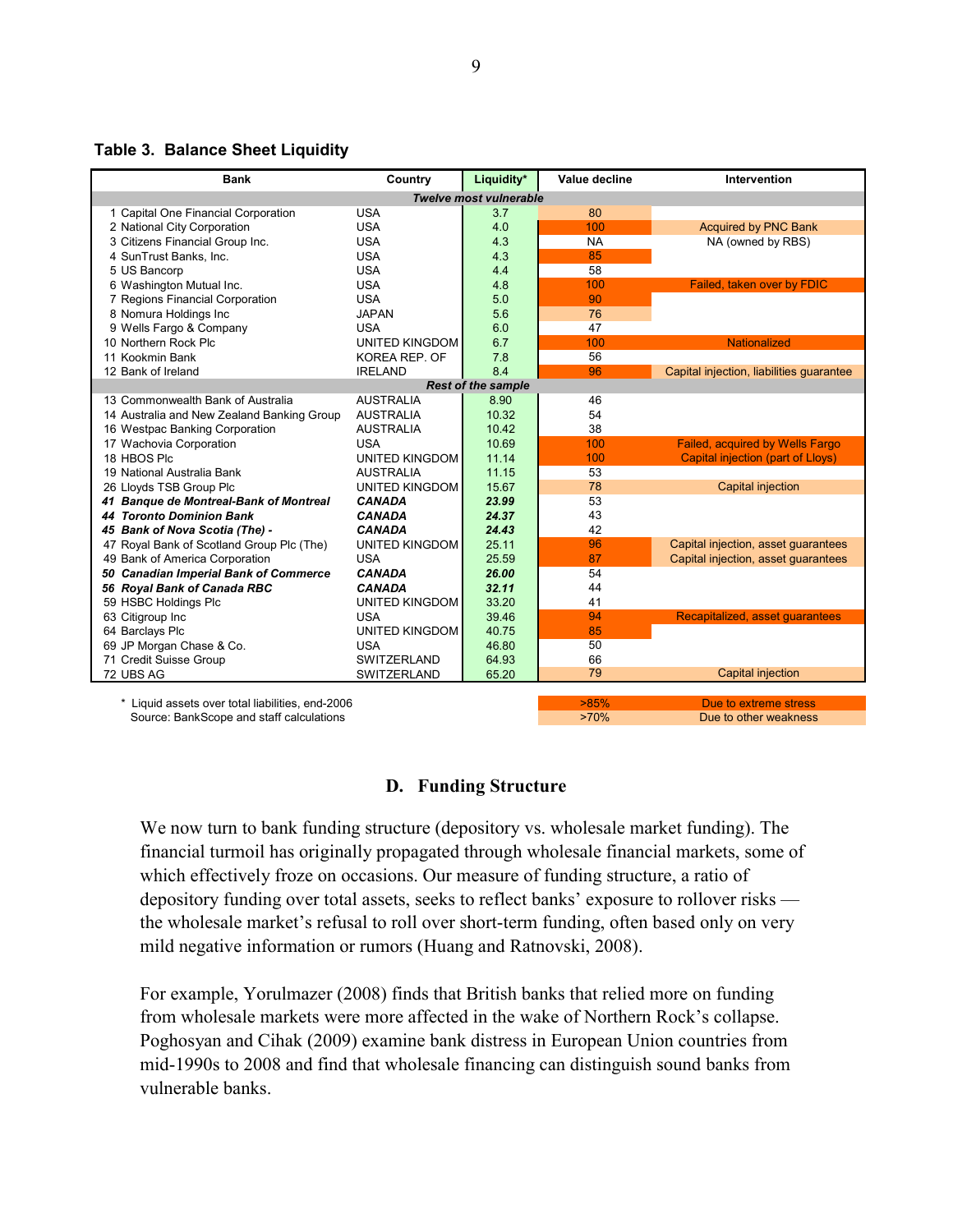Ideally, we would also like to distinguish transaction accounts, insured retail deposits, from large denomination deposits, which effectively behave like wholesale market funds. Yet the only consistently available measure of funding structure, in Bankscope database or banks annual reports, that is comparable across countries is simply the total amount of depository funding. The measure is admittedly imperfect but remains the best available.

We find that even when measured in this imperfect way, the funding structure is an important predictor of bank resilience during the turmoil (Table 4). Of the twelve most vulnerable large OECD banks, six have experienced equity declines of over 85 percent, and four more experienced equity declines of between 70 and 85 percent. Five of the same twelve banks required government intervention due to extreme stress, and one more due to other weakness.

Yet, similar to capital and liquidity, even a relatively high share of depository funding could not save banks exposed to significant losses on bad assets from severe distress (notably Washington Mutual, Wachovia, UBS, Lloyds TSB, Royal Bank of Scotland).3

 $\overline{a}$ 

 $3$  Another possible reason is that substantial fraction of deposits in these banks came from market sources, such as large denomination CDs and brokered deposits. One striking example is that of Washington Mutual which, according to the Office of Thrift Supervision, suffered a massive withdrawal of \$16.5 billion by large depositors in two weeks preceding its collapse.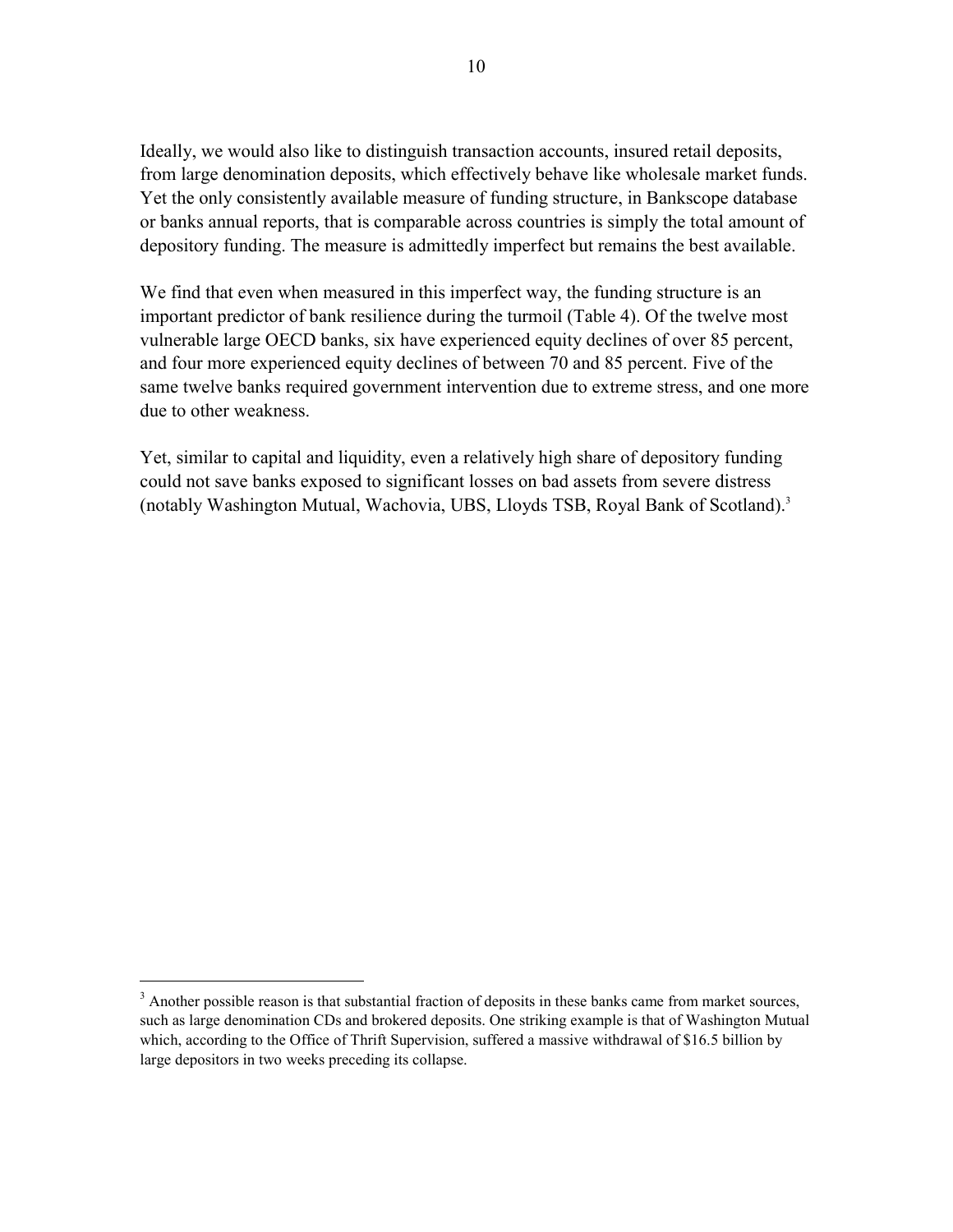**Table 4. Depository Funding**

|                                            |                               | <b>Depository</b>         |               |                                     |
|--------------------------------------------|-------------------------------|---------------------------|---------------|-------------------------------------|
| <b>Bank</b>                                | Country                       | funding*                  | Value decline | Intervention                        |
|                                            | <b>Twelve most vulnerable</b> |                           |               |                                     |
| 1 Hypo Real Estate Holding AG              | <b>GERMANY</b>                | 24.0                      | 97            | Asset guarantees and public loans   |
| 2 Northern Rock Plc                        | UNITED KINGDOM                | 28.7                      | 100           | <b>Nationalized</b>                 |
| 3 Deutsche Bank AG                         | <b>GERMANY</b>                | 34.1                      | 81            |                                     |
| 4 BNP Paribas                              | <b>FRANCE</b>                 | 36.7                      | 65            |                                     |
| 5 Citigroup Inc                            | <b>USA</b>                    | 37.8                      | 94            | Capital injection, asset guarantees |
| 6 HBOS Plc                                 | UNITED KINGDOM                | 41.0                      | 100           | Capital injection (part of Lloyds)  |
| 7 Société Générale                         | <b>FRANCE</b>                 | 42.0                      | 74            |                                     |
| 8 Banca Monte dei Paschi di Siena SpA      | <b>ITALY</b>                  | 44.1                      | 68            |                                     |
| 9 Dexia                                    | <b>BELGIUM</b>                | 44.9                      | 89            | <b>Nationalized</b>                 |
| 10 DnB Nor ASA                             | <b>NORWAY</b>                 | 45.4                      | 74            |                                     |
| 11 Danske Bank A/S                         | <b>DENMARK</b>                | 46.3                      | 78            |                                     |
| 12 Commerzbank AG                          | <b>GERMANY</b>                | 47.0                      | 89            | <b>Capital injection</b>            |
|                                            |                               | <b>Rest of the sample</b> |               |                                     |
| 13 JP Morgan Chase & Co.                   | <b>USA</b>                    | 47.3                      | 50            |                                     |
| 14 Barclays Plc                            | UNITED KINGDOM                | 47.7                      | 85            |                                     |
| 15 Bank of America Corporation             | <b>USA</b>                    | 47.9                      | 87            | Capital injection, asset guarantees |
| 21 National Australia Bank                 | <b>AUSTRALIA</b>              | 51.7                      | 53            |                                     |
| 24 Commonwealth Bank of Australia          | <b>AUSTRALIA</b>              | 53.4                      | 46            |                                     |
| 26 HSBC Holdings Plc                       | UNITED KINGDOM                | 54.9                      | 41            |                                     |
| 28 Credit Suisse Group                     | SWITZERLAND                   | 55.6                      | 66            |                                     |
| 30 Capital One Financial Corporation       | <b>USA</b>                    | 57.3                      | 80            |                                     |
| 32 Lloyds TSB Group Plc                    | UNITED KINGDOM                | 58.7                      | 78            | <b>Capital injection</b>            |
| 33 Royal Bank of Scotland Group Plc (The)  | UNITED KINGDOM                | 59.3                      | 96            | Capital injection, asset guarantees |
| 44 Wachovia Corporation                    | <b>USA</b>                    | 62.8                      | 100           | Failed, acquired by Wells Fargo     |
| 46 UBS AG                                  | SWITZERLAND                   | 64.1                      | 79            | <b>Capital injection</b>            |
| 48 Wells Fargo & Company                   | <b>USA</b>                    | 64.4                      | 47            |                                     |
| 51 Royal Bank of Canada RBC                | <b>CANADA</b>                 | 65.1                      | 44            |                                     |
| 52 Banque de Montreal-Bank of Montreal     | <b>CANADA</b>                 | 65.2                      | 53            |                                     |
| 54 Australia and New Zealand Banking Group | <b>AUSTRALIA</b>              | 65.4                      | 54            |                                     |
| <b>57 Toronto Dominion Bank</b>            | <b>CANADA</b>                 | 67.9                      | 43            |                                     |
| 60 Canadian Imperial Bank of Commerce      | <b>CANADA</b>                 | 68.2                      | 54            |                                     |
| 64 Bank of Nova Scotia (The) -             | <b>CANADA</b>                 | 71.4                      | 42            |                                     |
| 68 Westpac Banking Corporation             | <b>AUSTRALIA</b>              | 74.1                      | 38            |                                     |
| 69 Washington Mutual Inc.                  | <b>USA</b>                    | 74.6                      | 100           | Failed, taken over by FDIC          |
|                                            |                               |                           |               |                                     |
| * Depository funding over total assets     |                               |                           | >85%          | Due to extreme stress               |

Source: BankScope and staff calculations >70% Due to other weakness

Canadian banks are clearly the "positive outliers" among OECD banks in the ratio of depository funding to total assets. On this ratio, almost all large Canadian banks are in the top quartile of our sample. Anecdotal evidence also suggests that a higher fraction (than in the U.S.) of Canadian bank deposits are "core deposits," i.e., transaction accounts and small deposits, which are "stickier" than large deposits.

One likely reason for Canadian banks' firm grip of deposit supply is their ability to provide one-stop service in mutual funds and asset management. Unlike in the U.S. Canadian banks have been historically universal banks, and there is relatively less competition for household savings from other alternative investment vehicles.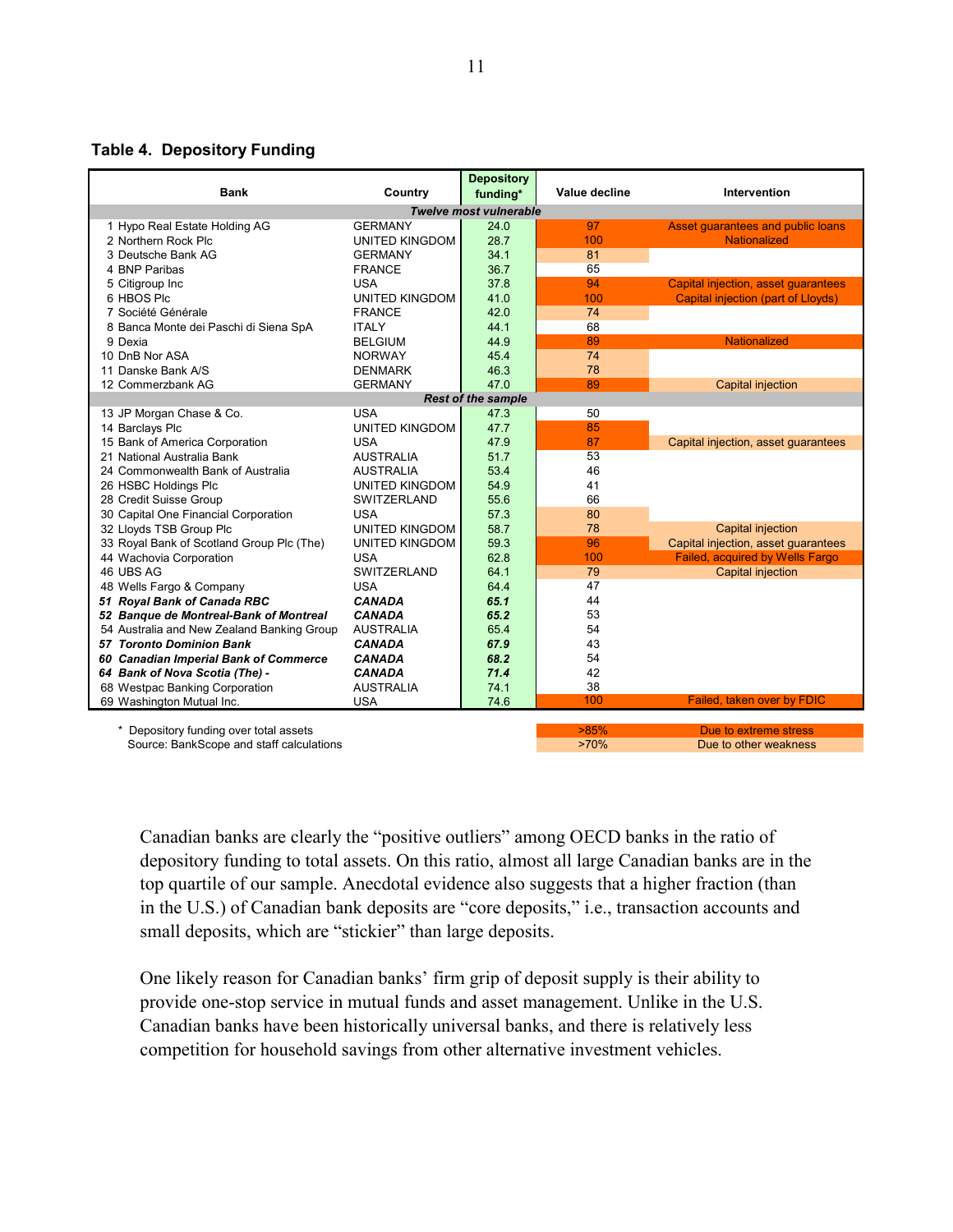This also contrasts, for example, with the experience of Australia. The Financial System Stability Assessment for Australia (IMF, 2006) suggests that the key institutional reason behind Australian banks reliance of wholesale funding is strong competition for household savings from superannuation funds (private pension schemes). Note that although the deposit-to-assets ratio shown in Table 4 is quite high for some Australian banks, a substantial share of those deposits comes from overseas sources and money markets.

# **E. Multivariate Regression Analysis**

In this section, we support our casual observations with formal multivariate regression analysis. Specifically, we analyze the same sample of large commercial banks in OECD countries, and look for the best predictors of bank performance during the turmoil.

To increase robustness and reduce arbitrariness, we use four alternative outcome variables to measure bank performance. See Section II.A for discussions of the variables. (1) A dummy variable for government intervention in response to extreme stress; (2) A dummy variable for an equity price decline of more that 85 percent; (3) A dummy variable for an equity price decline of more than 70 percent; (4) The absolute percentage decline of the equity price.

Equity price declines are measured between January 2007 and January 2009. Measures based on equity prices are not available for ten banks that are not publicly-traded.

The main explanatory variables include the equity to asset ratio, balance sheet liquidity to total debt liabilities ratio, the depository funding to total asset ratio, and the log of total assets.

In alternative specifications, we also address additional non-linear effects by: (1) including dummy variables for critically low levels of capital (below 4 percent) and depository funding (below 50 percent), because the detrimental effects may be evident only when the two ratios are critically low;

(2) including an interaction term between capital and depository funding, because the two may be substitutes for each other during the credit turmoil.

Regression results are shown in Table 5.

The main specification (columns  $1, 4, 7, 10$ ) shows that depository funding significantly and robustly explains bank performance during the credit turmoil, consistent with initial casual observations of the data. Balance sheet illiquidity is a good predictor of particularly rapid deteriorations in bank conditions (government intervention under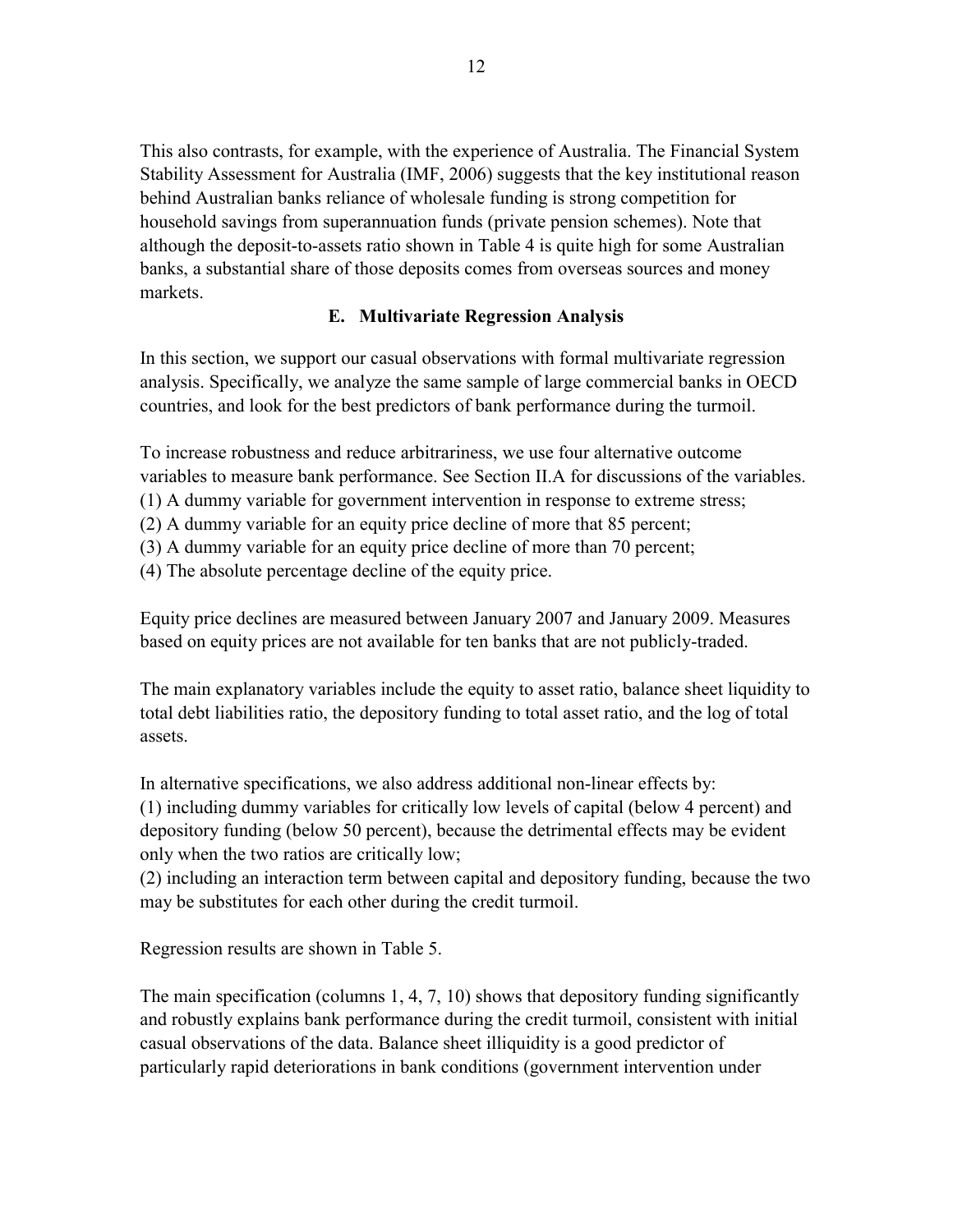extreme stress or equity decline above 85 percent). However, interestingly, the capital ratio appears as an insignificant explanatory variable.

To better understand the nonlinear effect and interaction between the explanatory variables, we perform a number of additional checks on alternative specifications.

First, we include as explanatory variables dummy variables for critically low capital and depository funding (columns 2, 5, 8, 11). We find that, consistent with initial observations from data, critically low capital is indeed a significant predictor of future bank performance (in terms of equity price decline). However, it is not a significant predictor of extreme stress.

Second, we consider the interaction between capital and depository funding (columns 3, 6, 9, 12). Interestingly, the interaction between capital and deposits enters regressions with a significant positive sign – suggesting substitutability between the two: a bank with higher capital needs fewer deposits, and a bank with more deposits can sustain lower capital, for the same degree of resilience.

The regressions also control for bank size. Bank size is a significant predictor of government involvement, consistent with the conjecture that the government is more likely to intervene in larger banks. Finally, we also find (but do not report here) that asset growth over the past three years preceding the crisis was not related to bank performance during the credit turmoil.

The regression results are complementary to the analysis of the IMF *Global Financial Stability Report* (2009B, April, Chapter 3). This paper and the GFSR use a different sample of banks, and different dependent and explanatory variables, but nevertheless obtain broadly consistent results. This provides evidence to the robustness of the common approach. Compared to the GFSR, our results highlight novel effects associated with critical undercapitalization of banks, balance sheet liquidity, and depository funding.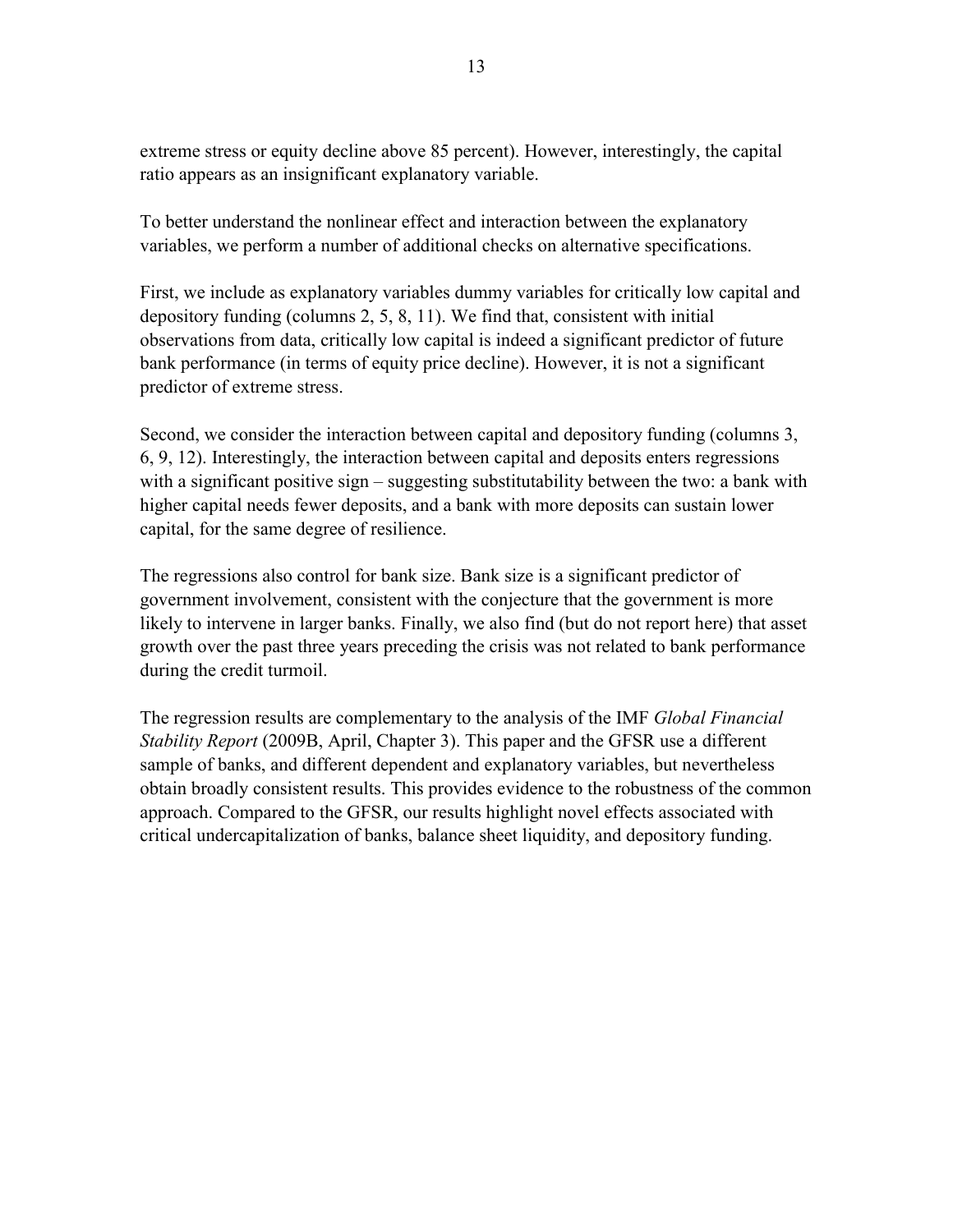|                                      |                         |                         |                         |                        |                        |                        |                       |                       | Table 5: The determinants of bank performance during the financial turmoil |                        |                       |                        |
|--------------------------------------|-------------------------|-------------------------|-------------------------|------------------------|------------------------|------------------------|-----------------------|-----------------------|----------------------------------------------------------------------------|------------------------|-----------------------|------------------------|
| Dependent Variable:                  | <b>Extreme Stress</b>   |                         | Price Decline >85%      |                        | Price decline>70%      |                        | Price decline (%)     |                       |                                                                            |                        |                       |                        |
|                                      | (1)                     | (2)                     | (3)                     | (4)                    | $\overline{(5)}$       | (6)                    | (7)                   | (8)                   | (9)                                                                        | (10)                   | (11)                  | (12)                   |
| <b>Equity Ratio</b>                  | $-0.182$<br>(0.454)     | 0.259<br>(0.187)        | $-3.042***$<br>(3.419)  | 1.240<br>(2.025)       | 3.580**<br>(1.221)     | $-31.80***$<br>(10.02) | $-0.907$<br>(3.692)   | 3.685<br>(3.053)      | $-51.03***$<br>(18.96)                                                     | 11.88<br>(122.8)       | 190.6**<br>(85.48)    | $-1448***$<br>(366.1)  |
| Equity Ratio<4%                      |                         | 0.0802<br>(0.0988)      |                         |                        | $0.361**$<br>(0.183)   |                        |                       | $0.558***$<br>(0.125) |                                                                            |                        | $22.20***$<br>(4.511) |                        |
| <b>Balance Sheet</b><br>Liquidity    | $-0.541***$<br>(0.431)  | $-0.425***$<br>(0.377)  | $-0.382***$<br>(0.336)  | $-1.527***$<br>(0.576) | $-1.694***$<br>(0.631) | $-1.187**$<br>(0.538)  | $-0.890$<br>(0.611)   | $-1.151$<br>(0.835)   | $-0.402$<br>(0.601)                                                        | $-33.20$<br>(24.64)    | $-25.77$<br>(21.94)   | $-17.73$<br>(22.43)    |
| Depository Funding                   | $-0.326***$<br>(0.224)  | $-0.281**$<br>(0.204)   | $-0.479***$<br>(0.447)  | $-1.133**$<br>(0.401)  | 0.536<br>(0.629)       | $-3.836***$<br>(1.029) | $-1.156**$<br>(0.492) | $1.776***$<br>(0.600) | $-5.543***$<br>(2.152)                                                     | $-51.68***$<br>(17.59) | 17.66<br>(17.91)      | $-167.9***$<br>(36.38) |
| Depository<br>Funding<50%            |                         | $-0.0148$<br>(0.0224)   |                         |                        | $0.473**$<br>(0.228)   |                        |                       | $0.576***$<br>(0.116) |                                                                            |                        | $13.07**$<br>(4.775)  |                        |
| Equity Ratio *<br>Depository Funding |                         |                         | $5.208***$<br>(5.480)   |                        |                        | 58.15***<br>(17.33)    |                       |                       | $87.43***$<br>(33.46)                                                      |                        |                       | 2545***<br>(597.0)     |
| Log (Asset)                          | $0.0629***$<br>(0.0574) | $0.0517***$<br>(0.0526) | $0.0529***$<br>(0.0516) | 0.142<br>(0.0938)      | 0.142<br>(0.106)       | 0.168<br>(0.105)       | 0.123<br>(0.0916)     | 0.0937<br>(0.124)     | 0.135<br>(0.0953)                                                          | 4.025<br>(2.664)       | 2.353<br>(2.707)      | 4.988*<br>(2.785)      |
| $\overline{N}$<br>R-squared          | 72<br>0.393             | 72<br>0.435             | 72<br>0.450             | 62<br>0.139            | 62<br>0.240            | 62<br>0.233            | 62<br>0.084           | 62<br>0.282           | 62<br>0.170                                                                | 62<br>0.147            | 62<br>0.323           | 62<br>0.269            |

Note: The regressions are based on a sample of large OECD banks (assets above 100 billion euro at end-2006). The dependent variables include three dummy variables for government intervention in response to extreme stress,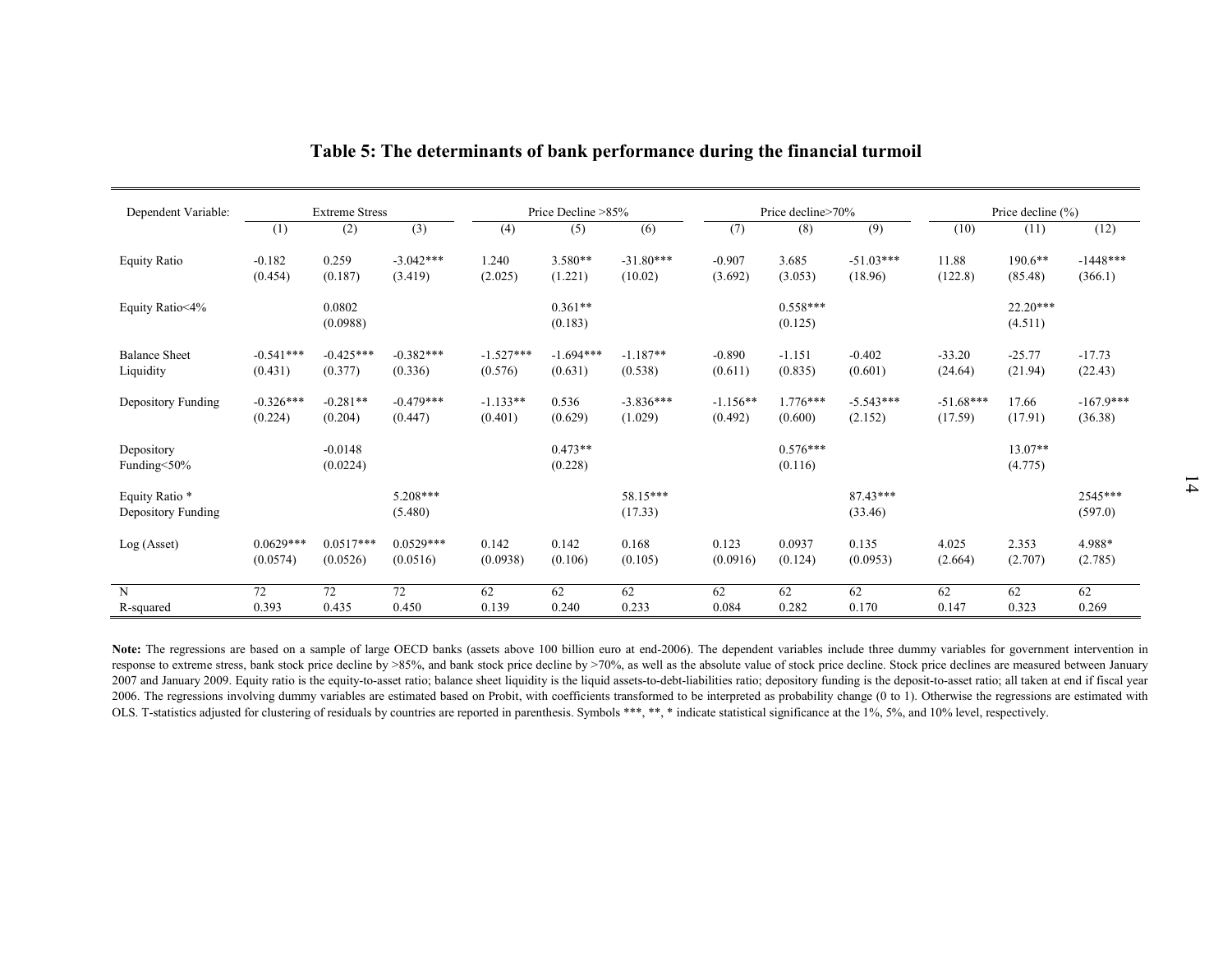## **F. Asset-Side Exposures**

Our regression analyses examine banks' balance sheet *structures* but not banks' assetside risk exposures. Arguably, two types of exposures have been key sources of bank losses during the crisis: exposures to troubled U.S. assets, and exposures to inflated domestic housing markets and over-leveraged consumers.

We examine balance sheet structures because we consider asset investment decisions as endogenous to the choice of funding structures. Huang and Ratnovski (2008) provide a theoretic explanation why banks tend to match wholesale funding with arms' length assets such as mortgage-backed securities and their derivative structured products.

Canadian banks were indeed distinguished by limited exposure to troubled U.S. assets. There are a number of possible explanations for this beneficial outcome: sound riskmanagement, regulation that discourages non-core foreign activities (see next section), and potentially low gains from diversification into a closely correlated economy. There is no doubt that limited exposure to troubled U.S. assets has contributed to the stability of Canadian banks during the turmoil. Also, Canadian house prices appear not to be overinflated (except locally for some provinces, see Tsounta, 2009).

The fact that our analysis could predict the most vulnerable banks without using any information on asset side exposures is by itself an important result. It highlights the importance of asset and liability *structure*. It points to strategic decisions in business model choice instead of tactical investment mistakes as the more likely cause of some banks dismal performance during the crisis.

Further, from a practical perspective, it may be easier for regulatory agencies to monitor observable structural indicators, which are more difficult to manipulate, than to verify complex risk exposures on the asset side.

Sound fundamentals may soften the impact of risky exposures when they are present. For example, a relatively strong depository funding ratio in Canadian Imperial Bank of Commerce has probably contributed to its stability in the face of a material exposure to troubled assets, and allowed it to raise capital in an orderly manner. Weak structural fundamentals may pose risks even when risky exposures are limited. For example, Northern Rock did not have any material exposures to the U.S. subprime sector.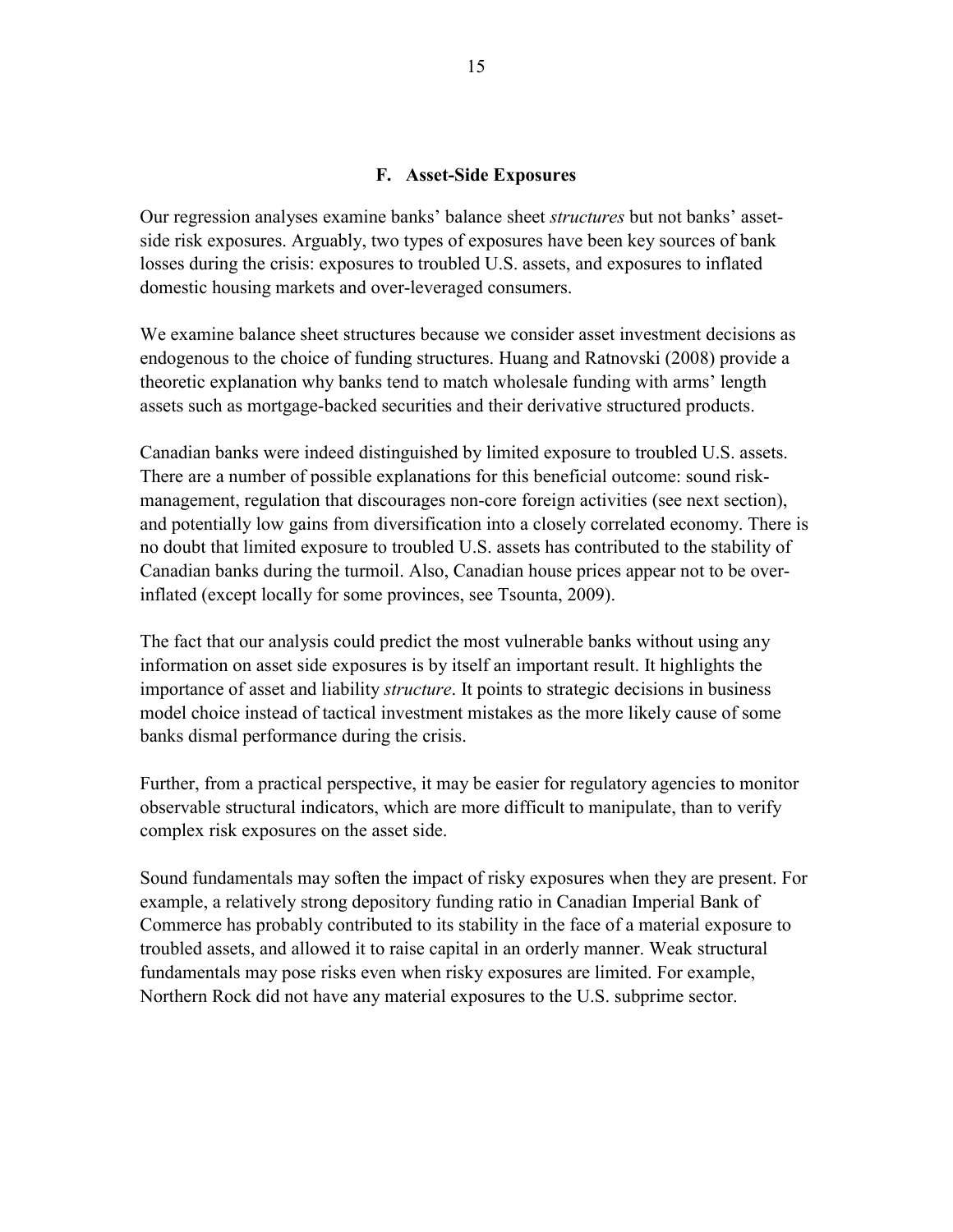# **III. REGULATORY AND STRUCTURAL ENVIRONMENT IN CANADA**

Sound fundamentals of Canadian banks were complemented, and in part caused, by regulatory and industry structure that discouraged banks from taking excessive risks. This section describes some features of that environment.

# **A. Capital Regulation**

Bank capital regulation in Canada centers around two key thresholds: minimum riskbased capital ratios and a maximum assets-to-capital multiple (inverse leverage).

• **Risk-based capital**. The Basel Accord requires internationally active banks to hold tier 1 capital of at least 4 percent and total capital of at least 8 percent of riskweighted assets. Canada imposes capital requirement target that are higher than the Basel minima: tier 1 capital of 7 percent and total capital of 10 percent.

The targets are explicit and identical for all banks, and are implemented as part of Basel II Pillar 2 requirements. The targets were put in place in 1997 (all large domestic banks were in compliance with regulation at the time of its introduction) and were retained after the implementation of Basel II in 2008.

In addition, Canadian capital regime requires that at least 75% of tier 1 capital is formed of common equity, and restricts innovative instruments to 15 percent of tier 1 capital. (The thresholds were recently temporarily relaxed to 40 percent to allow banks extra flexibility in the face of possible funding pressures, as a means of counter-cyclical capital policy.)

• **Assets-to-capital multiple**. In addition to risk-based capital, Canada uses an assets-to-capital multiple (inverse leverage ratio) calculated by dividing the institution's total assets by total (tiers 1 and 2) capital. The maximum multiple is set at 20 (leverage ratio of 5%). Exemptions for the multiple of up to 23 may be granted on an individual basis by the Office of the Superintendent of Financial Institutions (OSFI). The allowed multiple may also be reduced at the discretion of OSFI, for example for rapidly-growing institutions.

Besides providing an enhanced capital cushion, the stringent capital requirements have beneficial incentive effects on banks. Higher capital requirements restrict rapid balance sheet expansion that may lead to reckless investments. Similarly, banks constrained in balance sheet size engage less in wholesale operations, as retail operations can satisfy a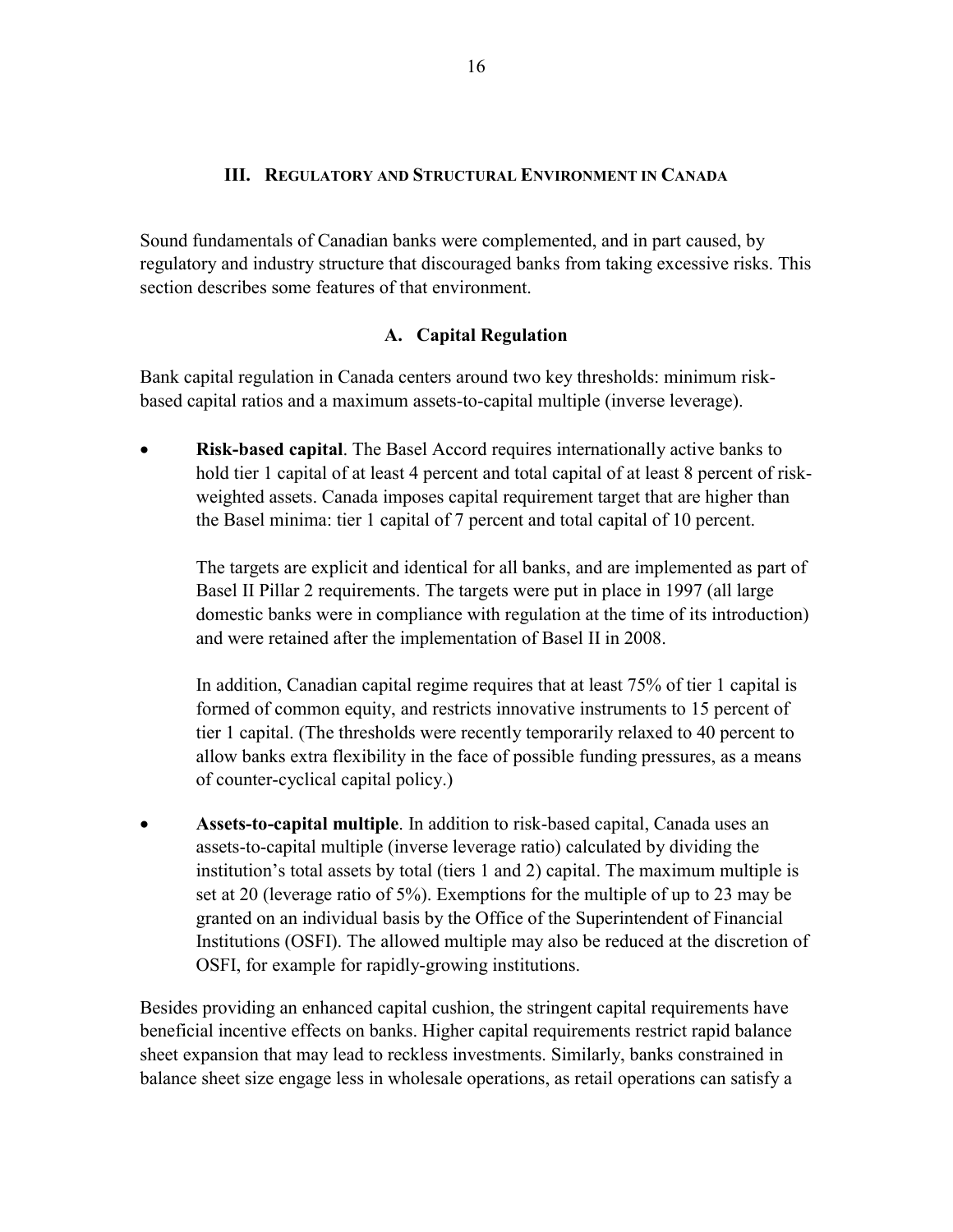greater fraction of their investment needs. Finally, banks subject to more rigorous capital requirements than elsewhere are less competitive internationally; they have lower incentives for foreign expansion except in cases where they can have a distinct competitive advantage.

# **B. Liquidity Framework in Canada**

Liquidity guidelines in Canada specify that banks have to maintain a stock of highly liquid assets appropriate for their cash flow and funding profile. Banks with more than 10 percent of funding coming from wholesale sources are required to put in place internal limits on short-term (e.g., next day, 2-7 days and 8-30 days) funding requirements and actively measure and monitor actual requirements against those limits. The current guidelines have no quantitative liquidity minimum, emphasizing stress-testing and contingency planning instead.

## **C. Banking Market Structure**

A number of broader structural factors have likely contributed to the Canadian banks' stable retail deposit base and lower risk-taking.

The Canadian banking sector is dominated by six large banks with an integrated nationwide branch network. The national franchise is highly profitable and valuable, and banks are keen to preserve it, thereby avoiding excess risks that could compromise the franchise. Customers value the capabilities of a nation-wide bank branch network, and the demand for it serves as a barrier to the contestability of Canadian banking services especially in deposit and debt card products. Limited external competition reduces pressures to defend or expand market share, again reducing incentives to take risks.

Retail funding supply and retail loan demand appear well-matched in Canada, reducing banks' need to engage in wholesale borrowing or lending activities. Larger corporations typically borrow directly from capital markets, or from syndicates that include and are often led by foreign banks, possibly because a higher capital requirement increases local banks' cost of capital and reduces their competitiveness in the syndicated loans market.

Finally, the Canadian mortgage market is relatively conservative, with a number of factors contributing to the prudence of mortgage lending (see Kiff, 2009). Less than 3 percent of mortgages are subprime and less than 30 percent of mortgages are securitized (compared with about 15 percent and 60 percent respectively in the United States prior to the crisis). Mortgages with a loan-to-value ratio of more than 80 percent need to be insured for the whole amount (rather than the portion above 80 percent as in the United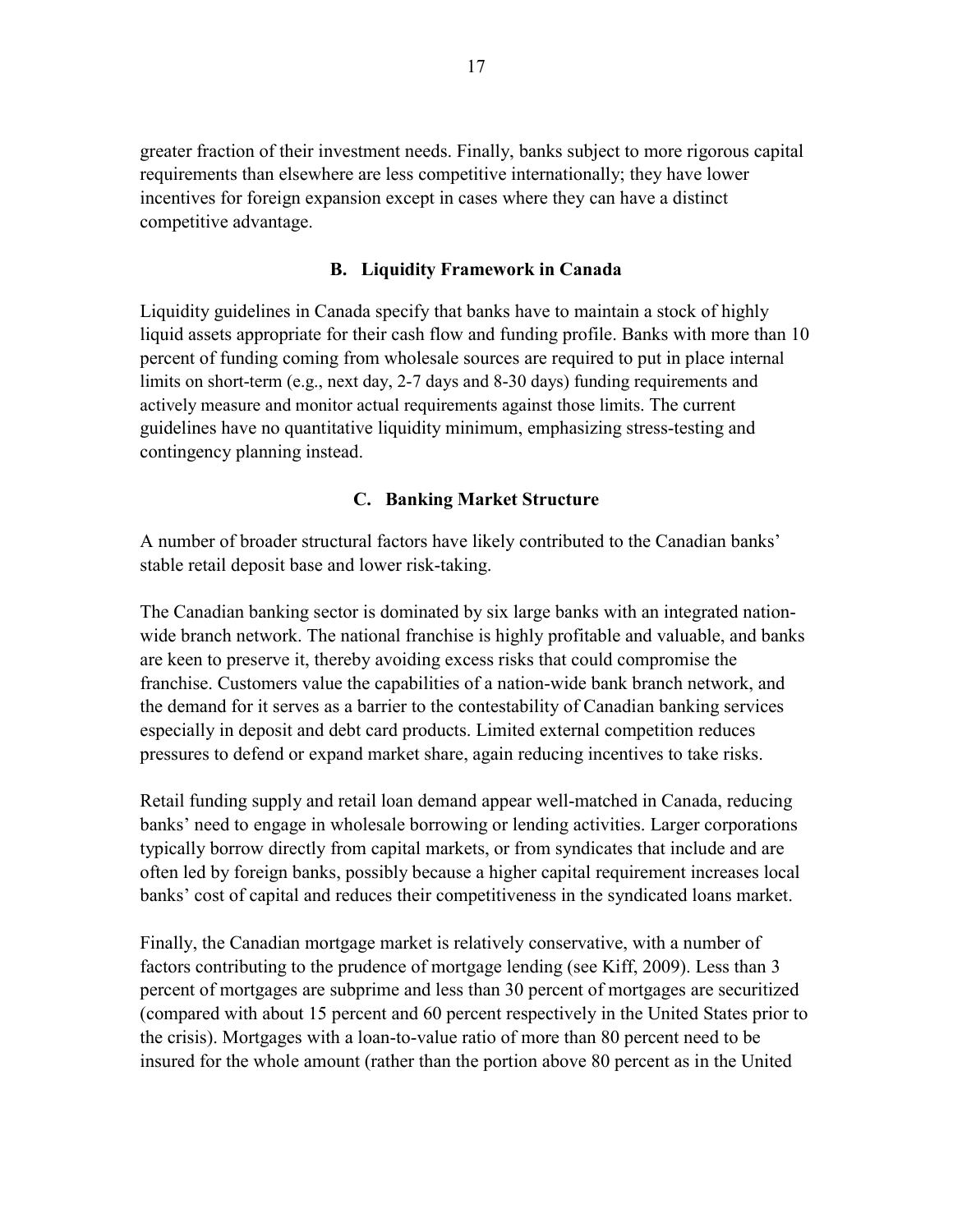States). Mortgages with a loan-to-value ratio of more than 95 percent cannot be underwritten by federally-regulated depository institutions. To qualify for mortgage insurance, mortgage debt service-to-income ratio should usually not exceed 32 percent and total debt service 40 percent of gross household income. Few fixed-rate mortgages have a contract term longer than five years.

#### **IV. CONCLUSIONS**

The paper analyzed pre-crisis balance sheet structural fundamentals of Canadian banks and compared them with banks in other OECD countries. We found that ample retail depository finding was the key factor behind the relative resilience of Canadian banks during the turmoil. Sufficient capital and liquidity were also important but played a less distinctive role. In addition, a number of regulatory and structural factors have reduced Canadian banks' incentives to take risks. Results allow a conjecture that strong structural fundamentals of Canadian banks will remain a source of their resilience as the financial turmoil and economic recession persist.